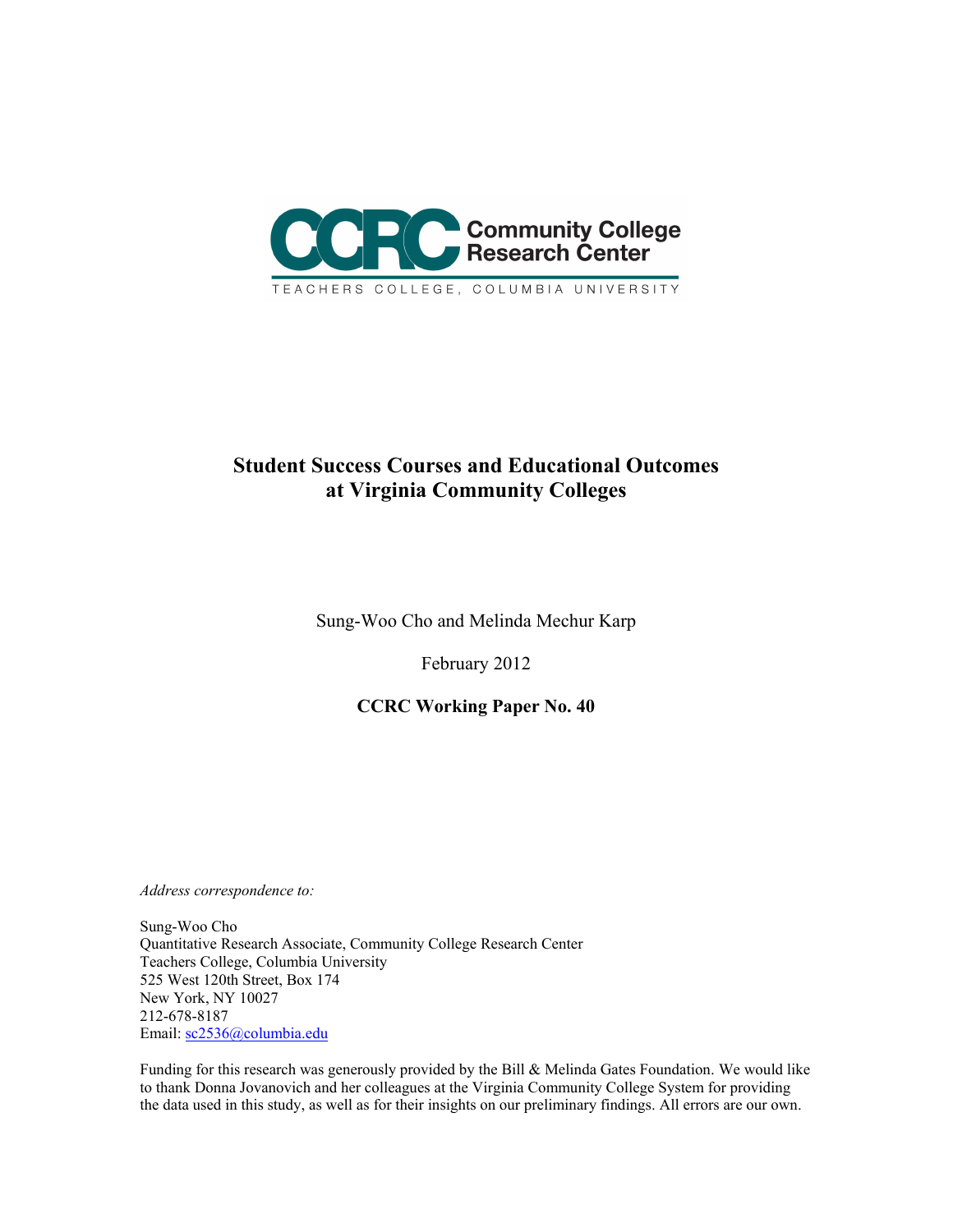### **Abstract**

Using data from the Virginia Community College System and building upon prior Florida-based research, this study examines whether student success course enrollment, as well as student and institutional characteristics, has positive associations with shorter term student outcomes, including earning any college credits within the first year and persistence into the second year. The present study finds that students who enrolled in a student success course in the first semester were more likely to earn any college-level credits within the first year and were more likely to persist to the second year. The study also finds that students who were referred to developmental education were more likely to earn any college-level credits within the first year if they enrolled in a student success course in their first term.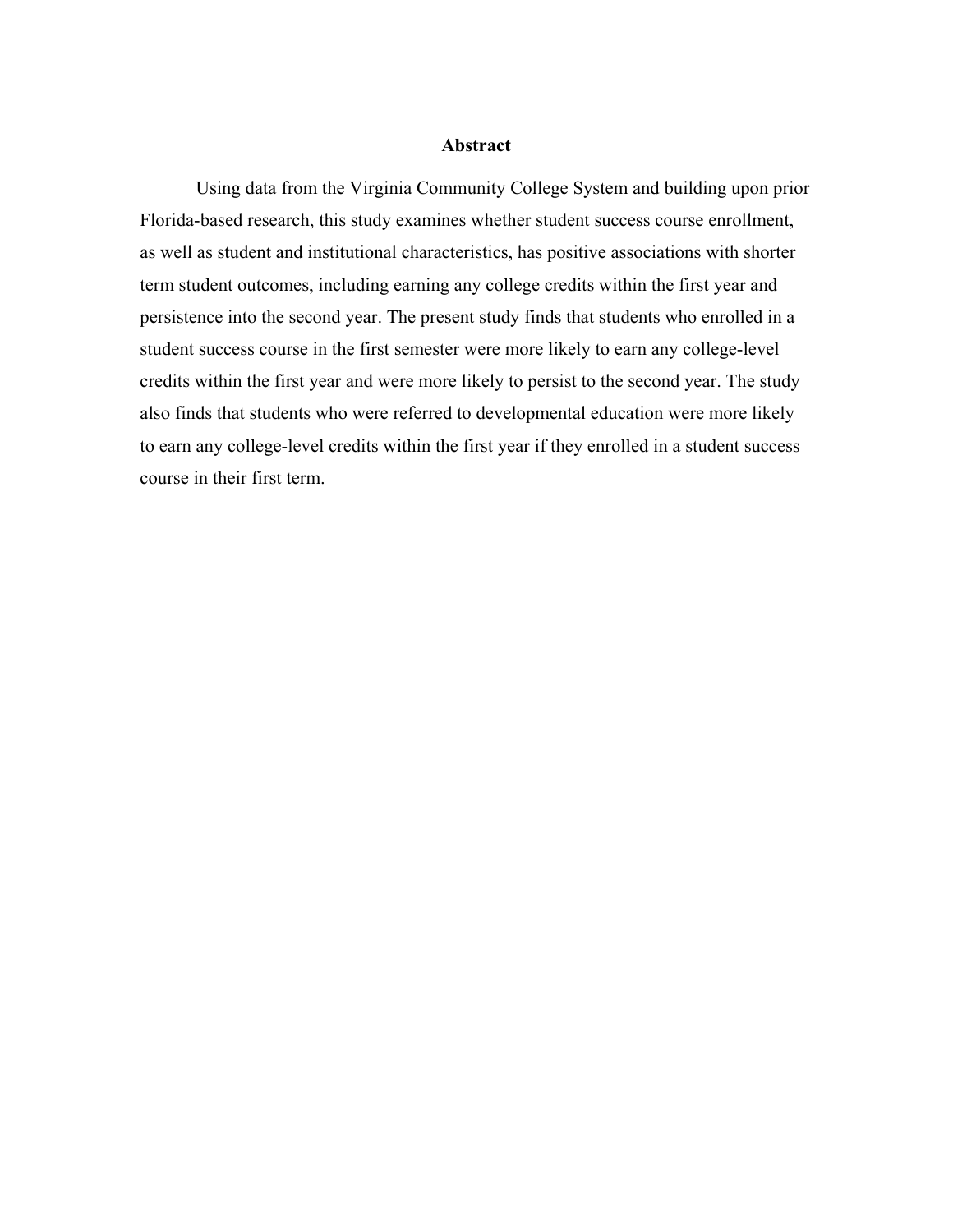# **Table of Contents**

| 5. Student Success Outcomes and Math Developmental Referral Levels 13 |  |
|-----------------------------------------------------------------------|--|
|                                                                       |  |
|                                                                       |  |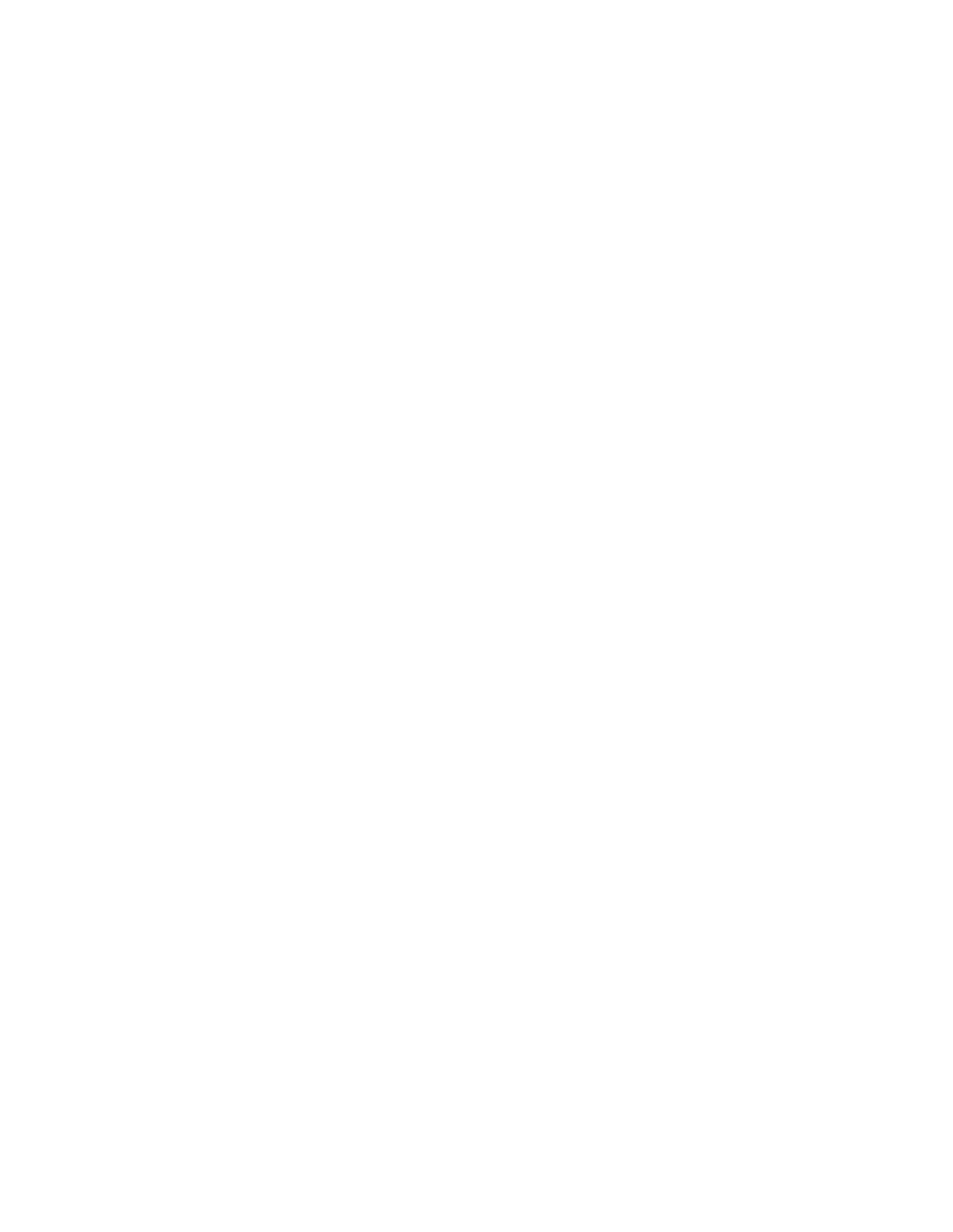#### **1. Introduction**

<span id="page-4-0"></span>Community college students face a variety of barriers to degree completion, including the need to earn an income and fulfill family care duties while enrolled as well as low levels of academic preparation. Entering students at these institutions are more likely to need at least one developmental course than their peers at four-year colleges, and they are more likely to need to spend a longer period of time taking such courses (Wirt et al., 2004). Student success at community colleges remains low: Six years after their initial enrollment in the 1995–96 school year, only 45 percent of first-time college students at community colleges had transferred to a four-year institution or earned a certificate or degree (Bailey, Jenkins, & Leinbach, 2006).

In an attempt to help students overcome barriers to success and to improve academic outcomes, community colleges have implemented a variety of student support services, one of which is the student success course. This course, which is usually aimed at students who have no previous college experience, provides them with useful information about the institution, assistance in academic and career planning, techniques to improve study habits, and opportunities to develop personal skills such as basic financial literacy. The goal of the course is to help direct students to the various services offered at the college, facilitate their adjustment to the college environment, and give them the tools they need to be successful at the institution (O'Gara, Karp, & Hughes, 2008).

There is a body of literature that generally indicates an association between participation in a student success course and a range of positive academic outcomes. For example, Schnell and Doetkott (2003) found that students who enrolled in the freshman seminar at a public four-year university persisted in significantly greater numbers than those who had not. Similarly, Boudreau and Kromrey (1994) found a positive relationship between the completion of a freshman orientation course and college persistence, as well as academic performance. A more recent and larger scale study was conducted by the Community College Research Center using data from all 28 Florida community colleges (Zeidenberg, Jenkins, & Calcagno, 2007). This study tracked a cohort of students over 17 terms and compared students who enrolled in a student success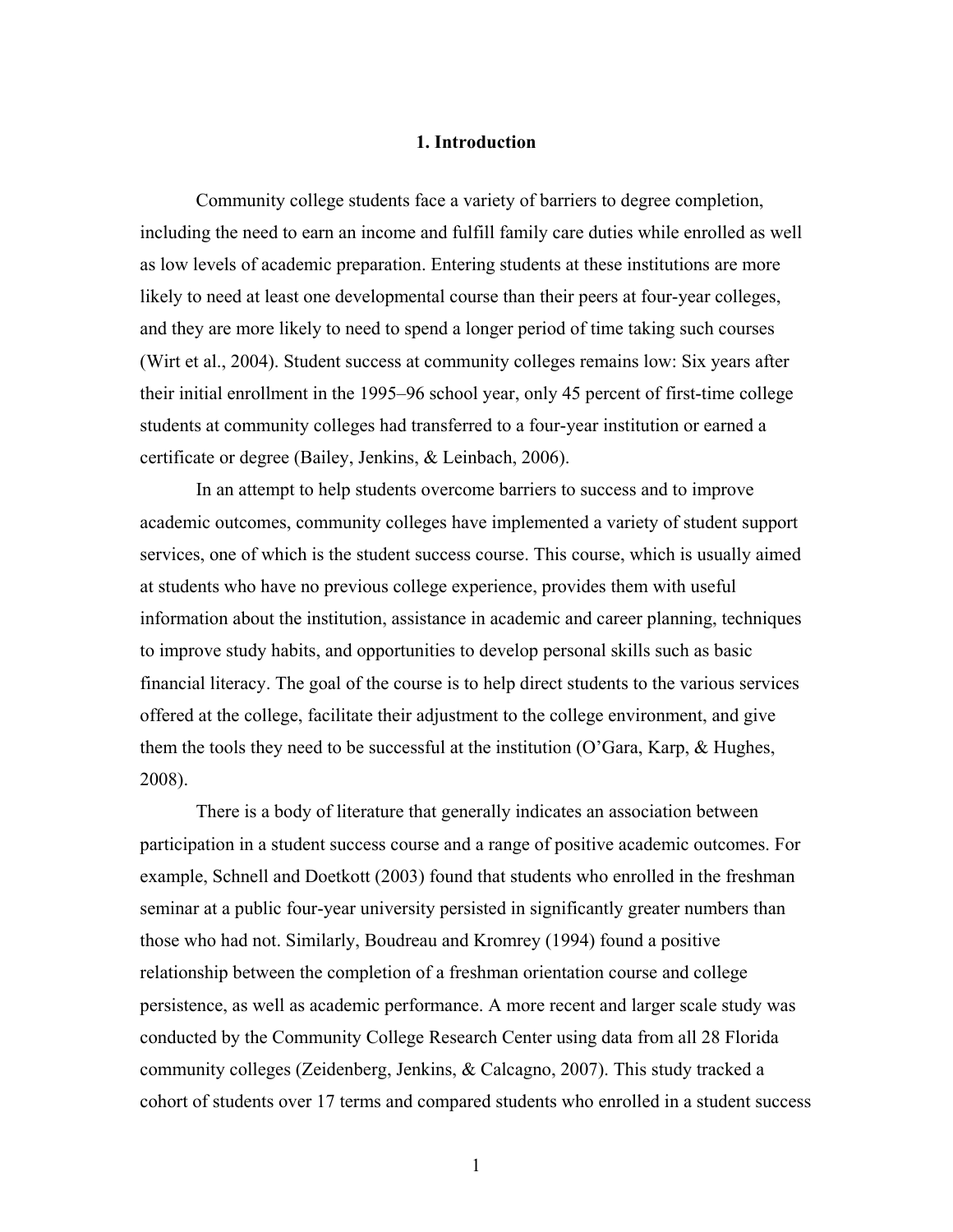course (known as a Student Life Skills, or SLS, course in Florida) with those who did not. Regression analysis was used to control for student characteristics such as gender, ethnicity, age, English proficiency, and test scores. The study found that students who enrolled in SLS courses were more likely than their non-enrolled peers to be successful over the given time period, as measured by credential completion, persistence in the college, and transfer to a four-year college in the Florida state university system.

However, the Florida study had several shortcomings, particularly in its ability to determine whether students enrolled in an SLS course early in their college careers. In addition, the analysis using the Florida data counted enrollment in a non-academic internship as enrollment in a student success course, since the data did not allow differentiation between academic and non-academic enrollment in SLS courses. These non-academic internships often do not fit the main goal of student success courses, which are meant to provide students with skills specific to improving their academic outcomes.

Using data from the Virginia Community College System, the present study builds and expands upon the Florida study through the use of more detailed information on student success courses (excluding internships) and on the students themselves. The purpose of the study is to determine whether student success course enrollment, as well as student and institutional characteristics, has positive associations with shorter term student outcomes such as credit accumulation within the first year and persistence into the second year. Since any possible effects of student success course enrollment are unlikely to persist over the course of many years, we focus on outcomes that are measureable within a shorter period of time. We are particularly interested in whether early enrollment in a student success course, either within the first semester or within the first 15 enrolled credits, has a strong relationship with these outcomes. In addition, we draw upon the information that we have on student referral to developmental education<sup>[1](#page-5-0)</sup> to determine whether enrolling in a student success course has a positive relationship with outcomes for students who are referred to at least one developmental course. Students who are referred to developmental education are, at most institutions, the most vulnerable group of students in terms of persistence or other positive academic outcomes.

<span id="page-5-0"></span><sup>&</sup>lt;sup>1</sup> We use the terms "developmental" and "remedial" education interchangeably throughout this paper.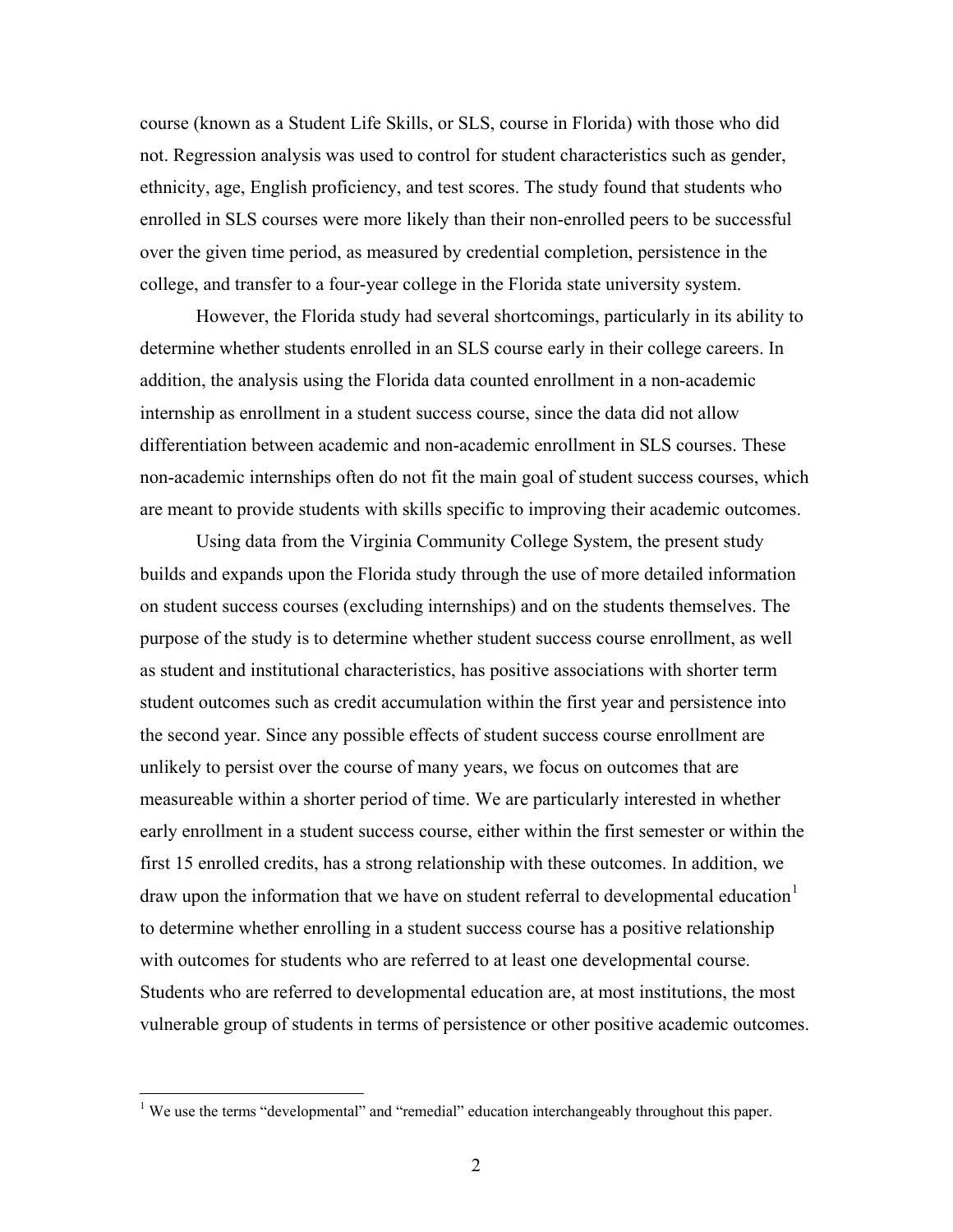We explore the relationship between developmental referral and student success course enrollment and outcomes for this reason.

#### **2. Virginia Community College System Data**

<span id="page-6-0"></span>The original dataset consists of 23,267 student-unit records from the Virginia Community College System (VCCS). These records include all community college students enrolled in the system for the first time at their institutions in the summer or fall of [2](#page-6-1)004.<sup>2</sup> This includes part-time students and those students who may have earned some credits at another institution. The dataset contains information on student demographics, institutions attended, developmental placement scores and referrals, transcript data on courses taken and grades received, and information on educational outcomes (including certificates and associate degrees earned, as well as transfers to four-year institutions).

For this analysis, we are also able to identify which students enrolled in at least one course that would be in line with our definition of a student success course—a course that orients students toward college, providing them with study skills, information on the institution, and general advising. Three courses in the VCCS meet these criteria: College Success Skills (STD/SDV 100), Orientation to: *Specify Discipline* (STD/SDV 101, or, "Discipline-Specific Orientation"), and College Survival Skills (STD/SDV 108). Out of a total of 14,807 students who enrolled in at least one student success course, 11,658 students enrolled in College Success Skills, 1,713 students enrolled in Discipline-Specific Orientation, and 1,219 students enrolled in College Survival Skills.

According to the VCCS course catalog, College Success Skills is required for graduation in all associate degree programs and also in some certificate programs. The course "assists students in transition to college" and provides an overview of the college's policies and offerings. Discipline-Specific Orientation offers students information on services offered at the college in addition to study skills and applies this to the student's discipline where applicable. Lastly, College Survival Skills "provides an orientation to the college" and offers activities focusing on self-discovery and the

<span id="page-6-1"></span> $2$  These include all program-placed students (i.e., those in either a transfer-oriented or occupational-oriented track). Students who attended for personal development or work-related training were excluded from the sample.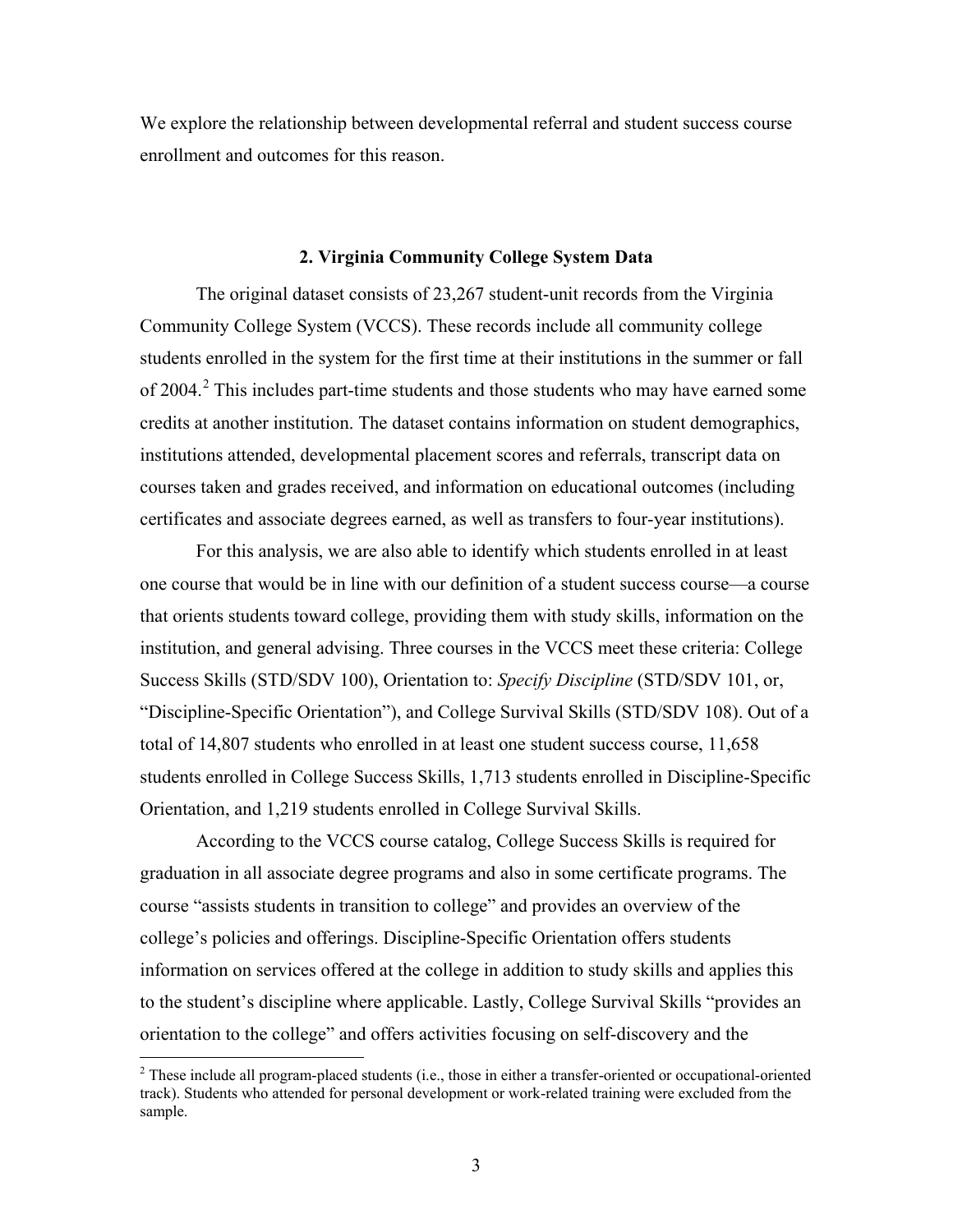development of coping skills, such as listening and interpersonal relations. Unlike the other two courses, this course is recommended for students enrolled in developmental education courses. Both College Success Skills and Discipline-Specific Orientation are one-credit courses. Only 6 percent of all College Survival Skills course enrollments in the 2004 cohort were two- or three-credit courses.

Coordinators from the VCCS have indicated that either Discipline-Specific Orientation or College Survival Skills may be used in lieu of College Success Skills for the graduation requirement. Due to the fact that any of these three courses can be used toward degree completion, for purposes of analysis we define student success enrollment as enrollment in any one of these courses.

Many of the students who enrolled in at least one student success course also enrolled in some level of developmental education (in Virginia, there are two levels of developmental reading and three levels of developmental math). Of the 14,807 students who enrolled in a student success course, approximately 62 percent  $(N = 9,157)$  enrolled in a developmental education course at some point during their college careers.

# **3. Descriptive Analysis and Definitions**

<span id="page-7-0"></span>Although enrollment in a student success course is required by the VCCS to graduate with an associate degree, we find that 88 percent of all students who earned an associate degree within four years enrolled in one of these courses, and that 68 percent of these students enrolled in College Success Skills. The respective percentages for those who earned a certificate are 59 percent and 42 percent. This suggests that while these student success courses are supposed to be a requirement for all associate degree holders, there are still some students who manage to graduate with a degree having never taken one of these courses.

We first compare the outcomes of students who enrolled in at least one student success course versus those who did not enroll in any of these courses. Based on findings from Zeidenberg, Jenkins, and Calcagno (2007), we predict that students who enroll in student success courses are more likely to succeed than similar students who do not enroll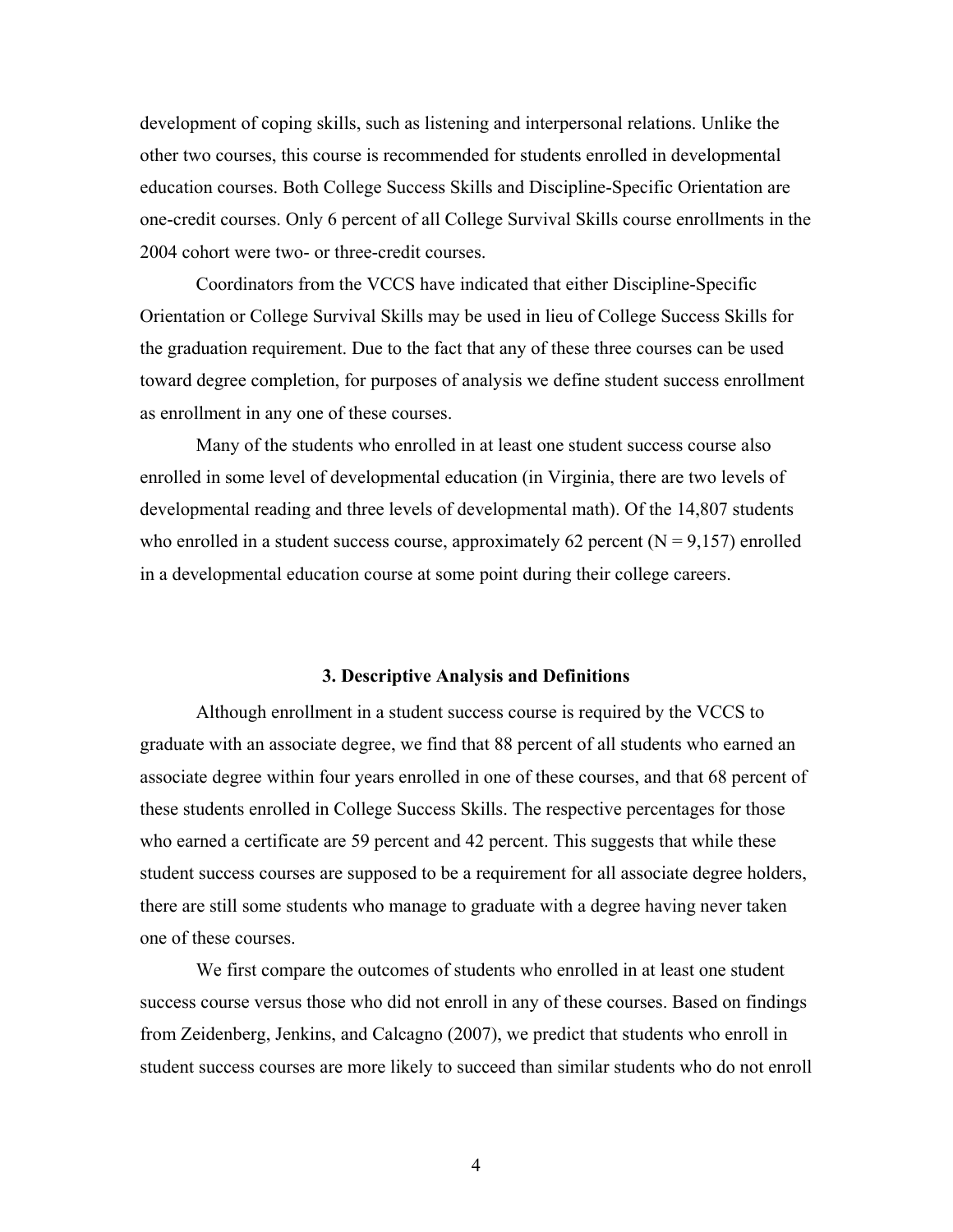in them, as measured by rates of credits earned (both total<sup>[3](#page-8-0)</sup> and college-level) and persistence into the second year. Instead of focusing on longer term student outcomes (e.g., certificate or associate degree attainment), we instead use short-term outcomes for our regression analysis. We assume that enrollment in student success courses should have a greater impact on outcomes within the first year (and on persistence into the second year) relative to award attainment, which is usually measured within three or more years to allow adequate time for students to finish a program. Also, we do not focus on graduation outcomes because we observe that the student success enrollment requirement is not enforced. These are the reasons why we choose to focus primarily on the timing of student success course-taking and shorter-term outcomes.

We measure student success enrollment in two ways—within the first 15 credits of each student's total attempted credits, and within each student's first semester<sup>[4](#page-8-1)</sup> at the institution. Most students who enroll in a student success course do so early on in their college careers. We find that two thirds of the cohort enrolled in a student success course either within their first 15 credits or within their first semester. We capture enrollment in these short-term measures to ensure that students who enroll in student success courses late in their college careers due to some institutional requirement are not identified as enrollees in our analysis. In addition, we want to make sure that student success enrollment occurs before our one-year credit and second-year persistence outcomes.<sup>[5](#page-8-2)</sup>

The descriptive statistics of our control variables and outcomes are shown in Table 1, separated by whether or not the student ever enrolled in a student success course.

<span id="page-8-0"></span> $3<sup>3</sup>$  These include college-level, developmental education, noncredit vocational, and other credits.  $4<sup>4</sup>$  The first semester includes the summer and fall terms of 2004. For the majority of this analysis, we wil

<span id="page-8-1"></span>use enrollment in the first semester as our primary measure of student success enrollment.

<span id="page-8-2"></span><sup>5</sup> One may argue that even in the first semester, those who *intend* to graduate with a degree will be more likely to take the course, and it may be the intent to graduate that is important to persistence, rather than the taking of the course. However, when we consider only the subset of students who enrolled in student success courses, only 19 percent of those who enrolled in one in the first semester received an associate degree, compared with 23 percent of those who enrolled in one after their first semester.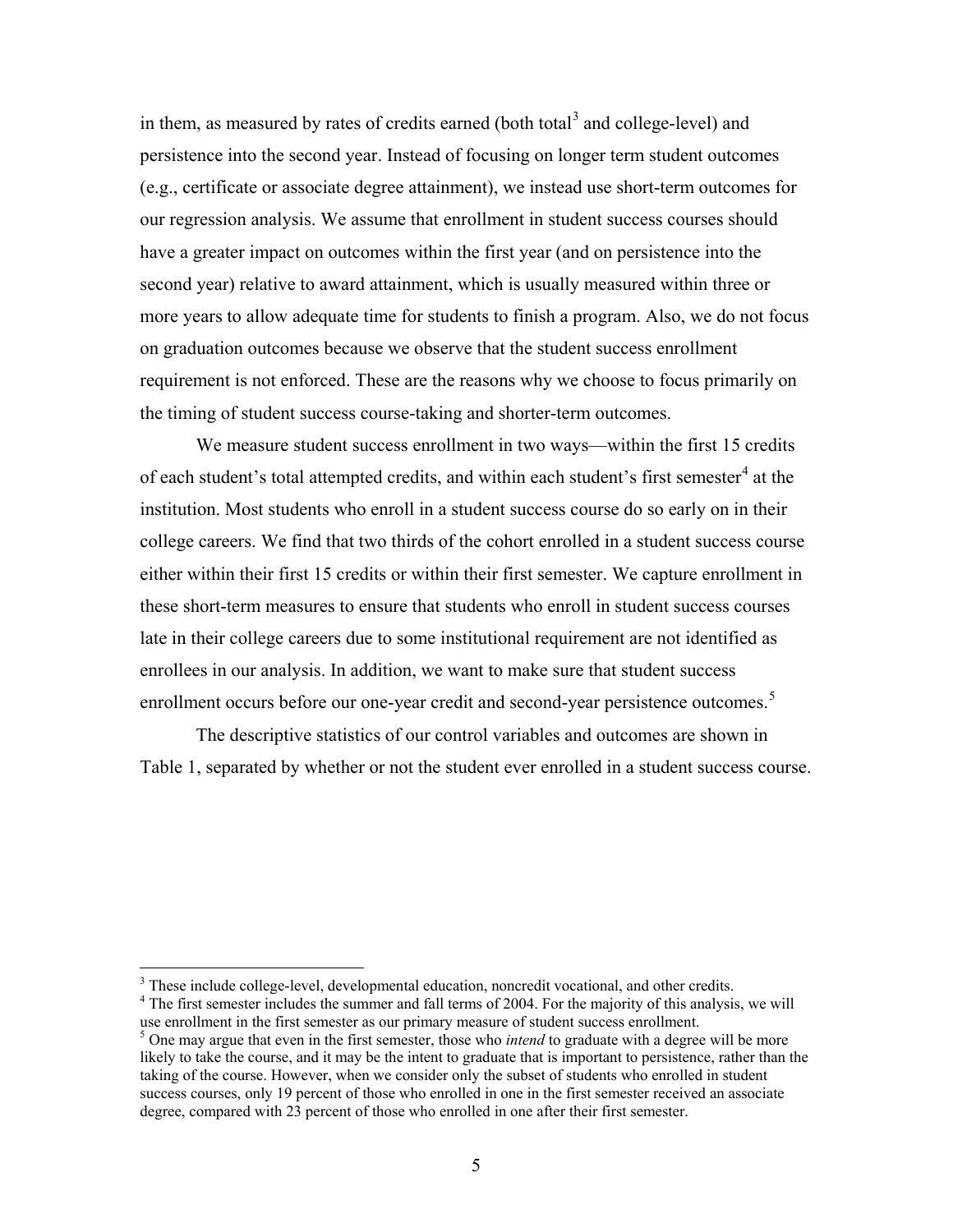|                                                                                                    |                     | <b>Students Who</b><br>Enrolled in a | <b>Students Who Did</b><br>Not Enroll in a |
|----------------------------------------------------------------------------------------------------|---------------------|--------------------------------------|--------------------------------------------|
|                                                                                                    |                     | <b>Student Success</b>               | <b>Student Success</b>                     |
|                                                                                                    | <b>All Students</b> | Course                               | Course                                     |
| <b>Enrolled in student success</b>                                                                 | 62%                 | 100%                                 | 0%                                         |
| Enrolled in student success within the first 15<br>credits                                         | 42%                 | 67%                                  | 0%                                         |
| Enrolled in student success within the first<br>semester                                           | 41%                 | 66%                                  | 0%                                         |
| <b>Enrolled in a developmental course</b>                                                          | 54%                 | 62%                                  | 41%                                        |
| Referred to a developmental course                                                                 | 58%                 | 64%                                  | 49%                                        |
| Enrolled in student success within the first<br>semester and referred to a developmental<br>course | 26%                 | 42%                                  | 0%                                         |
| Outcome: Earned any credits in the first year                                                      | 86%                 | 92%                                  | 77%                                        |
| Outcome: Earned any college credits in the first<br>year                                           | 80%                 | 88%                                  | 67%                                        |
| <b>Outcome: Persisted into the second year</b>                                                     | 52%                 | 65%                                  | 31%                                        |
| Female                                                                                             | 57%                 | 60%                                  | 53%                                        |
| African American                                                                                   | 22%                 | 21%                                  | 23%                                        |
| American Indian                                                                                    | 1%                  | 1%                                   | 1%                                         |
| Asian                                                                                              | 6%                  | 6%                                   | 7%                                         |
| Hispanic                                                                                           | 6%                  | 5%                                   | 7%                                         |
| 23 years of age or older                                                                           | 25%                 | 19%                                  | 36%                                        |
| Some Pell Grant received                                                                           | 31%                 | 35%                                  | 24%                                        |
| ESL                                                                                                | 4%                  | 3%                                   | 6%                                         |
| Academic intent                                                                                    | 59%                 | 62%                                  | 53%                                        |
| College Success Skills (100)                                                                       | 49%                 | 79%                                  | 0%                                         |
| Discipline-Specific Orientation (101)                                                              | 7%                  | 12%                                  | 0%                                         |
| College Survival Skills (108)                                                                      | 5%                  | 8%                                   | 0%                                         |
| Institution-urban                                                                                  | 37%                 | 38%                                  | 34%                                        |
| Institution-rural                                                                                  | 27%                 | 30%                                  | 23%                                        |
| Institution-suburb                                                                                 | 36%                 | 32%                                  | 42%                                        |
| Institution-instructional expenditure per student<br>above median (\$3,020)                        | 65%                 | 62%                                  | 70%                                        |
| Institution-instructional expenditure per student<br>below median (\$3,020)                        | 35%                 | 38%                                  | 30%                                        |

#### **Table 1 Descriptive Statistics**

As shown in Table 1, both students who did and did not enroll in a student success course were fairly similar in terms of ethnic background. However, students who enrolled in at least one student success course in their college careers were younger, more likely to receive Pell Grant aid, more likely to have been referred to and to have enrolled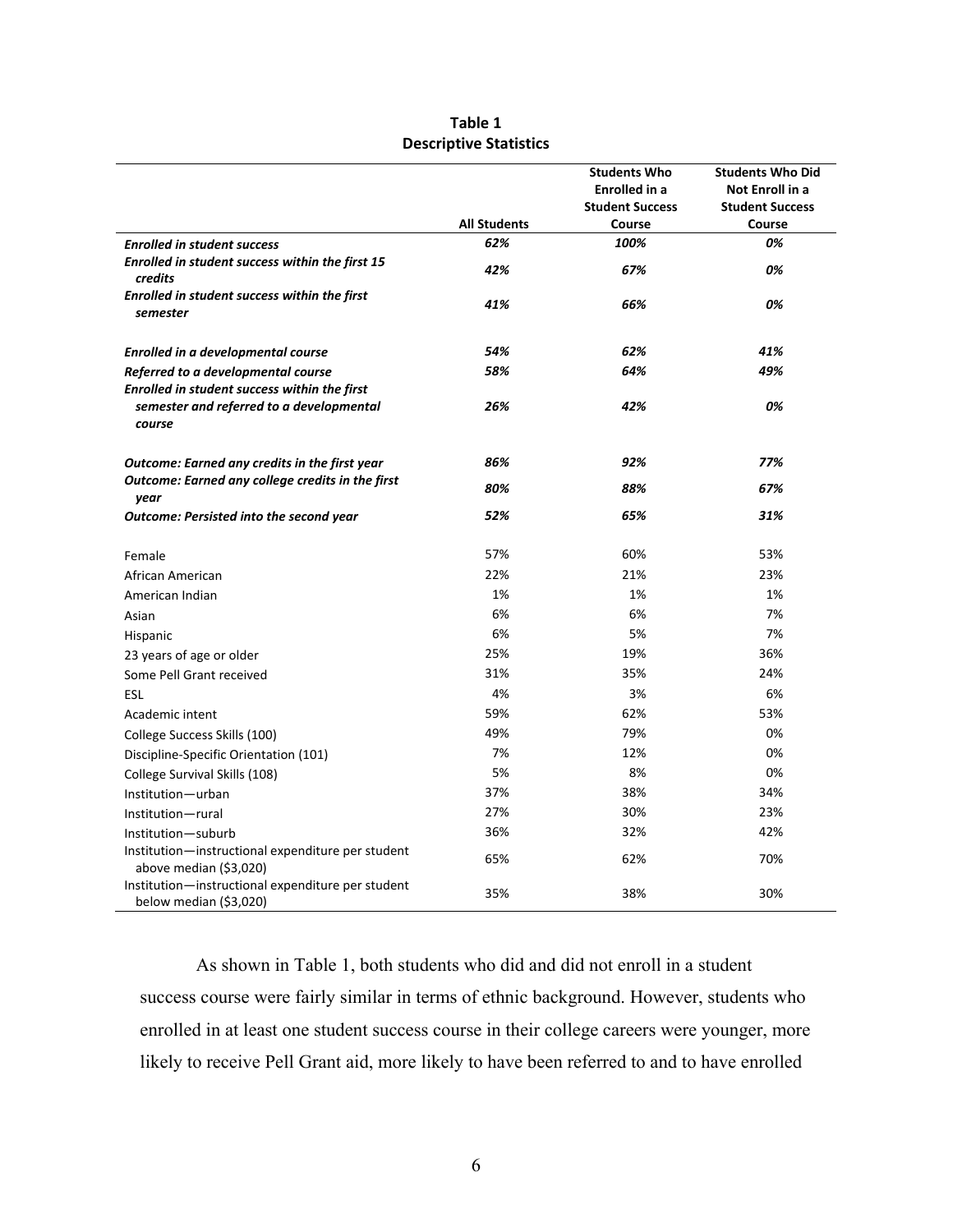in a remedial course, and more likely to have academic intent.<sup>[6](#page-10-0)</sup> A smaller percentage of student success enrollees were either referred to or enrolled in a developmental course. Only about two thirds of the student success enrollees who were referred to a developmental course actually enrolled in a student success course within their first semester; the rest enrolled in a student success course at another point in time. Students who enrolled in a student success course were also more likely to have earned credits (both total and college-level) in their first year; the difference in percentages between the two groups is greater when we observe college-level credit attainment. The gap between enrollees and non-enrollees is even more noticeable when we consider student persistence into the fall term of their second year.

We hypothesize that our findings will be consistent with previous research on student success courses, in that the students who enrolled in these courses early in their college careers will be found to be more likely to earn credits in their first year and persist into the second year than their counterparts who did not enroll in them. We show this descriptively by separating those students who enrolled in a student success course within their first 15 credits from those who did not. We then tabulate our three outcomes by each group in Figure 1.

A larger percentage of students who enrolled in a student success course *within their first 15 enrolled credits* earned credits in their first year and persisted into the second year, relative to students who did not. This difference between the two groups is larger when we measure college-credit attainment in the first year and persistence into the second year. In Figure 2, we measure the same differences between students who enrolled in a student success course *within their first semester* versus those who did not.

We observe that the percentage differences in Figure 2 are very similar to those found in Figure 1. This indicates that the characteristics and outcomes of those students who enrolled in a student success course within their first 15 credits are similar to those who enrolled in a student success course within the first semester.

<span id="page-10-0"></span> <sup>6</sup> Students with academic intent are those who intend to transfer to a four-year institution upon their arrival at the institution.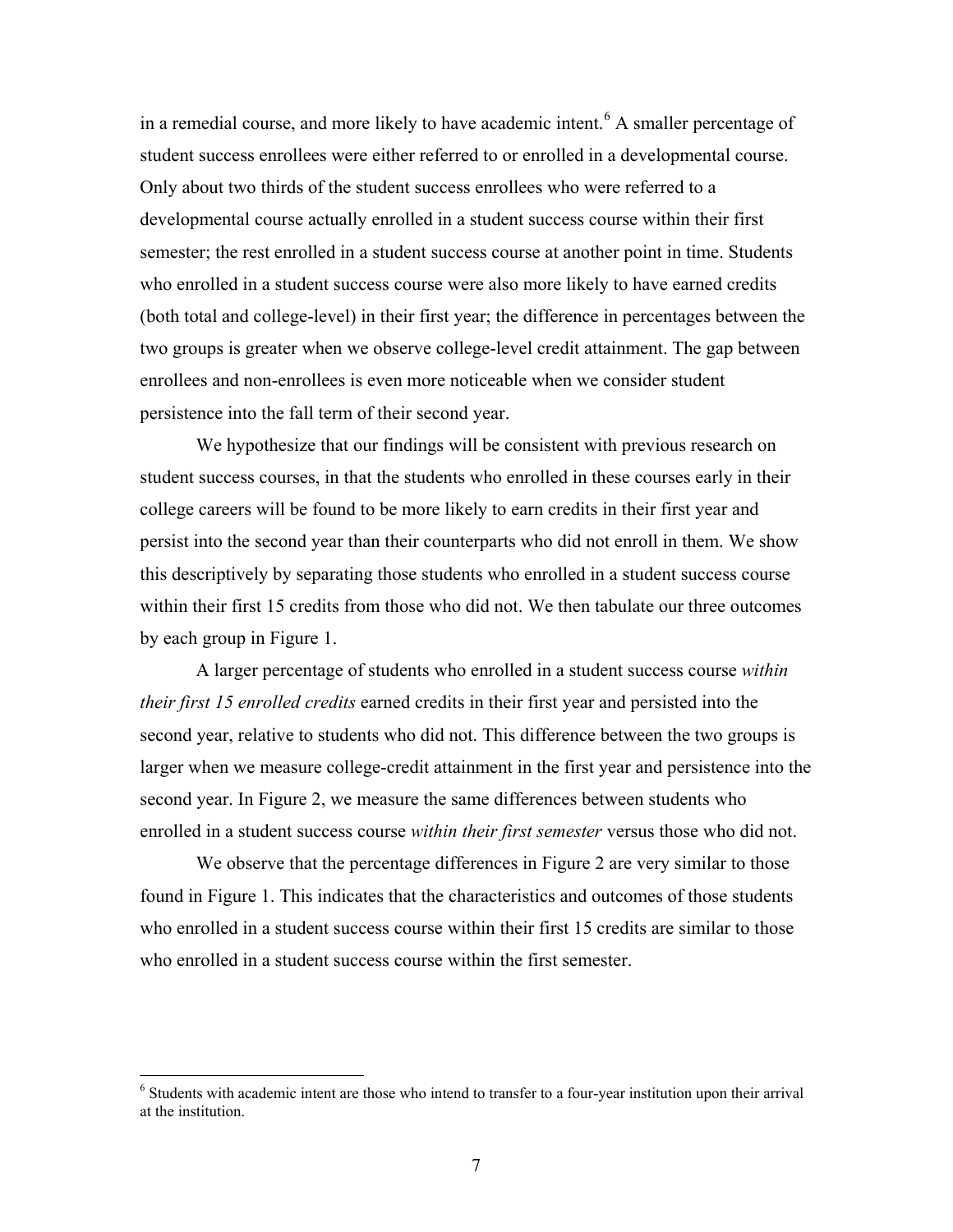**Figure 1 Short-Term Outcomes for Students Who Enrolled in Student Success Within the First 15 Credits**



**Figure 2 Short-Term Outcomes for Students Who Enrolled in Student Success Within the First Semester**

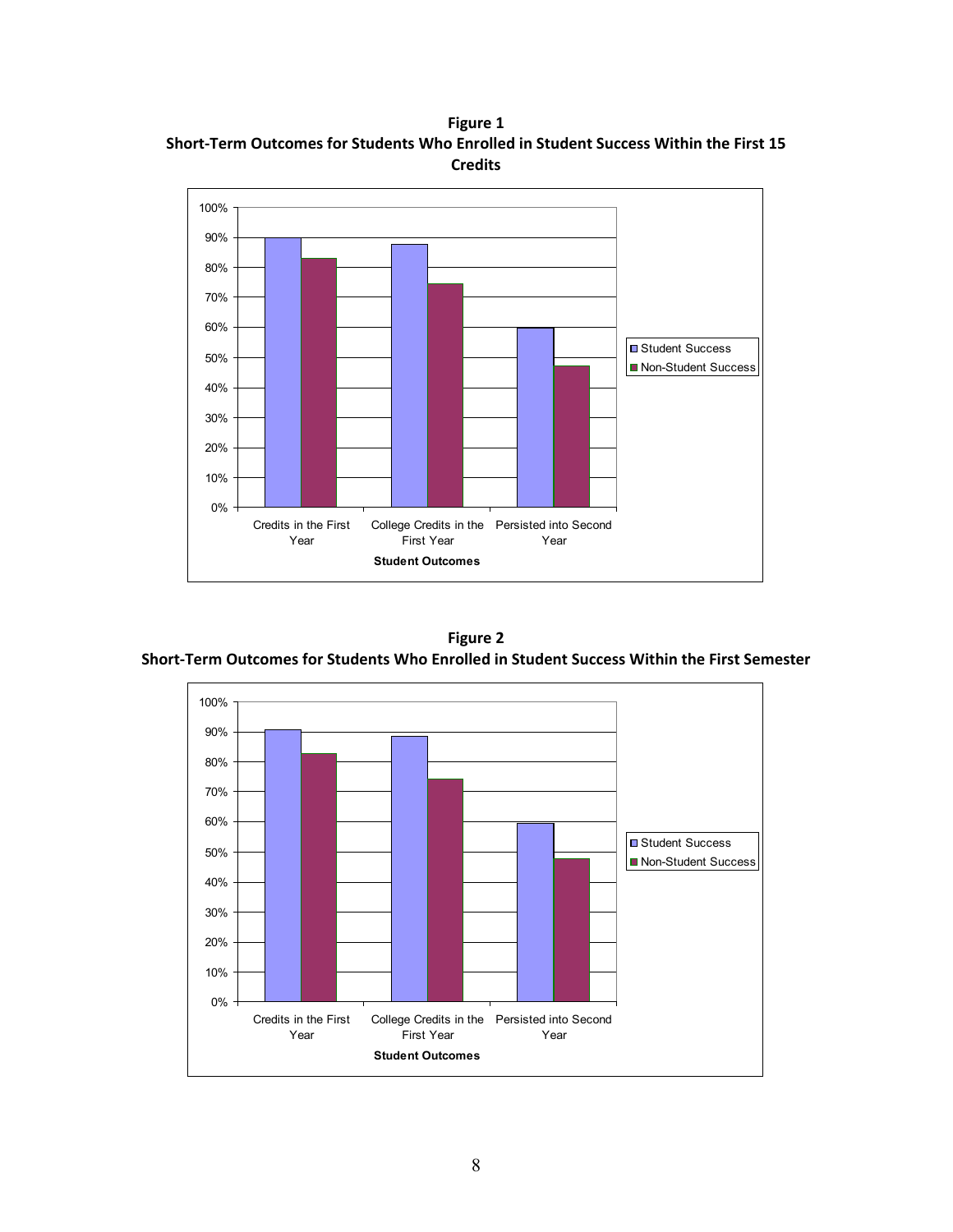Consistent with previous research, we expect to find positive apparent effects on outcomes when students enroll in a student success course early in college, and we expect to find negative apparent effects on outcomes when students are referred to a developmental course. However, for those students who may have taken a student success course early and were recommended to take a developmental course, we expect to find less negative or marginally positive associations between student success enrollment and outcomes. As students referred to developmental education are at a greater risk of not obtaining credits or persisting into the second year, these students may be the most positively affected by enrolling in a student success course early in their college careers.

#### **4. Empirical Specifications and Results**

<span id="page-12-0"></span>Using our full sample of students in the 2004 cohort, we develop logit regression models with our three short-term outcomes, using marginal effects coefficients. We hypothesize that success in community colleges is dependent upon student demographics and institutional characteristics. As gender, race and ethnicity, and age are commonly identified as predictors of postsecondary outcomes (Choy, 2002; Pascarella & Terenzini, 2005), the student demographics we use include gender, race, age, Pell Grant received, and ESL enrollment. Institutional characteristics include type of college location (i.e., urban, rural, or suburban) and a dummy variable measuring above-median instructional expenditure per student. We also include dummy variables that indicate whether a student was ever enrolled in a student success course and whether a student was ever enrolled in a developmental education course, as well an interaction term for these two variables. In addition, we add controls to indicate whether a student was a full-time student or had ever enrolled in dual enrollment.<sup>[7](#page-12-1)</sup> Robust standard errors are clustered by each institution.

In the first regression, the variable of interest is enrollment in student success within the first 15 enrolled credits. Using the full sample of students, the variable equals

<span id="page-12-1"></span> $<sup>7</sup>$  Dual enrollment allows high school students to enroll concurrently in local community college courses.</sup> These agreements expose students to college at an early age and are often targeted toward students who may be at risk of not enrolling in postsecondary education.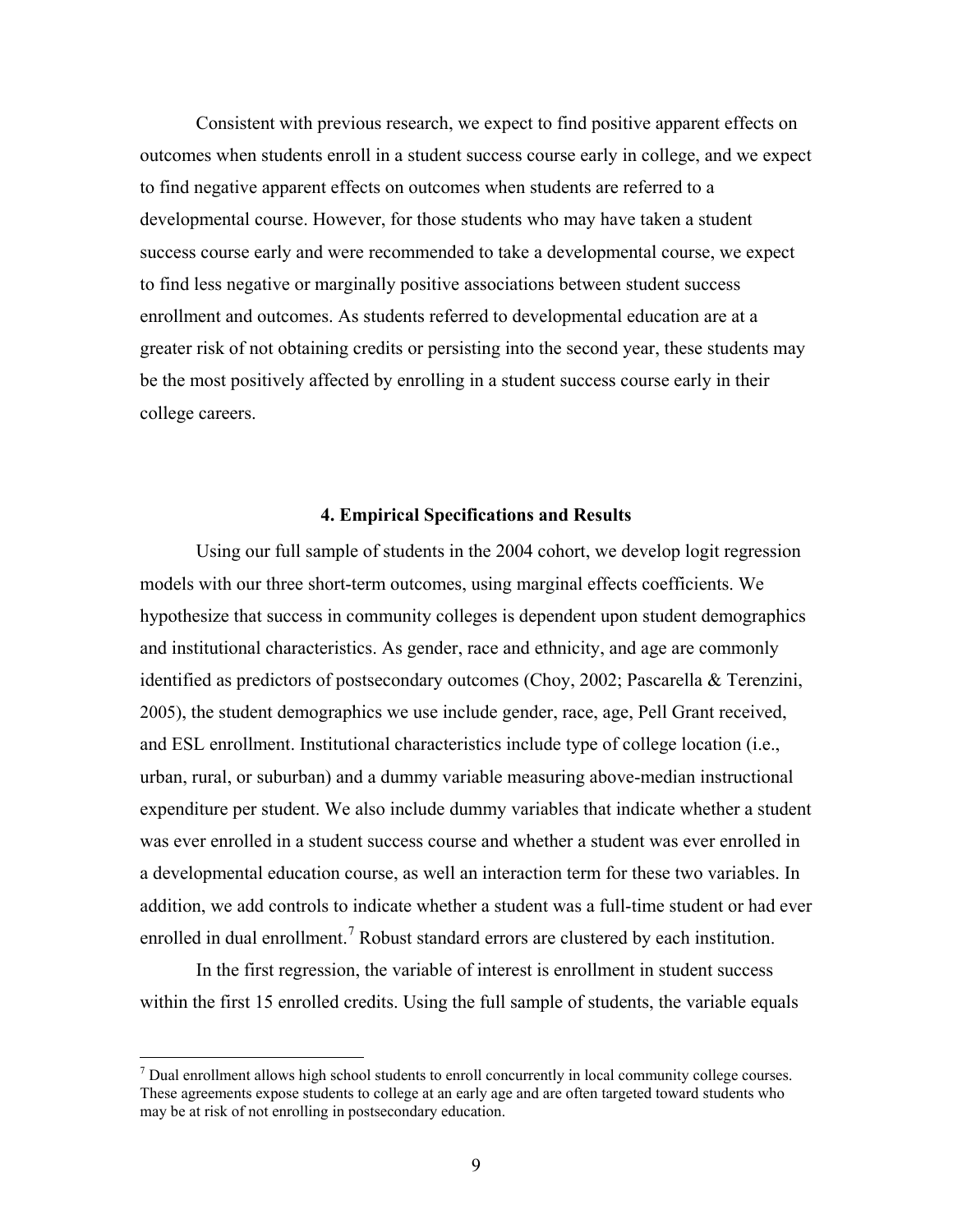1 if a student enrolled in a student success course in the first 15 credits, and 0 if not. The results are presented in Table 2.

|                                                    | <b>Any Credits</b><br><b>Within First</b><br>Year | <b>Any College</b><br><b>Credits Within</b><br><b>First Year</b> | Persist to the<br><b>Second Year</b> |
|----------------------------------------------------|---------------------------------------------------|------------------------------------------------------------------|--------------------------------------|
| Student success within the first 15 credits        | $0.055***$                                        | $0.096***$                                                       | $0.099***$                           |
|                                                    | [0.004]                                           | [0.007]                                                          | [0.012]                              |
| Female                                             | $0.032***$                                        | $0.028***$                                                       | $0.040***$                           |
|                                                    | [0.004]                                           | [0.007]                                                          | [0.009]                              |
| <b>Black</b>                                       | $-0.037***$                                       | $-0.078***$                                                      | $-0.077***$                          |
|                                                    | [0.009]                                           | [0.009]                                                          | [0.012]                              |
| American Indian                                    | $-0.033$                                          | $-0.054$                                                         | $-0.032$                             |
|                                                    | [0.050]                                           | [0.039]                                                          | [0.042]                              |
| Asian                                              | $0.013**$                                         | $0.020***$                                                       | $0.057***$                           |
|                                                    | [0.006]                                           | [0.008]                                                          | [0.013]                              |
| Hispanic                                           | 0.003                                             | $-0.014**$                                                       | 0.011                                |
|                                                    | [0.007]                                           | [0.007]                                                          | [0.025]                              |
| 23 years of age or older                           | $0.060***$                                        | $0.067***$                                                       | 0.009                                |
|                                                    | [0.005]                                           | [0.005]                                                          | [0.024]                              |
| Some Pell Grant received                           | $-0.009$                                          | $-0.013$                                                         | $-0.060***$                          |
|                                                    | [0.012]                                           | [0.013]                                                          | [0.015]                              |
| <b>ESL</b>                                         | $0.063***$                                        | $-0.350***$                                                      | $0.100***$                           |
|                                                    | [0.003]                                           | [0.008]                                                          | [0.005]                              |
| Ever full-time                                     | $0.152***$                                        | $0.192***$                                                       | $0.339***$                           |
|                                                    | [0.007]                                           | [0.011]                                                          | [0.010]                              |
| Ever dual enrollee                                 | $0.060***$                                        | $0.094***$                                                       | $0.048***$                           |
|                                                    | [0.007]                                           | [0.007]                                                          | [0.016]                              |
| Transfer (academic intent)                         | 0.002                                             | $-0.004$                                                         | $0.028***$                           |
|                                                    | [0.007]                                           | [0.010]                                                          | [0.007]                              |
| Institution-urban                                  | $0.029***$                                        | $0.026***$                                                       | $-0.016$                             |
|                                                    | [0.011]                                           | [0.010]                                                          | [0.018]                              |
| Institution-rural                                  | 0.009                                             | 0.013                                                            | $-0.045***$                          |
|                                                    | [0.010]                                           | [0.011]                                                          | [0.015]                              |
| Institution-instructional expenditure above median | 0.014                                             | $0.031***$                                                       | 0.015                                |
| ( \$3,020)                                         | [0.012]                                           | [0.012]                                                          | [0.018]                              |
| <b>Observations</b>                                | 23,267                                            | 23,267                                                           | 23,267                               |
| Pseudo R-squared                                   | 0.079                                             | 0.108                                                            | 0.094                                |

**Table 2 Regressions with Student Success Enrollment in the First 15 Enrolled Credits**

*Note.* Robust standard errors in brackets, clustered by institution.

\* significant at 10%; \*\* significant at 5%; \*\*\* significant at 1%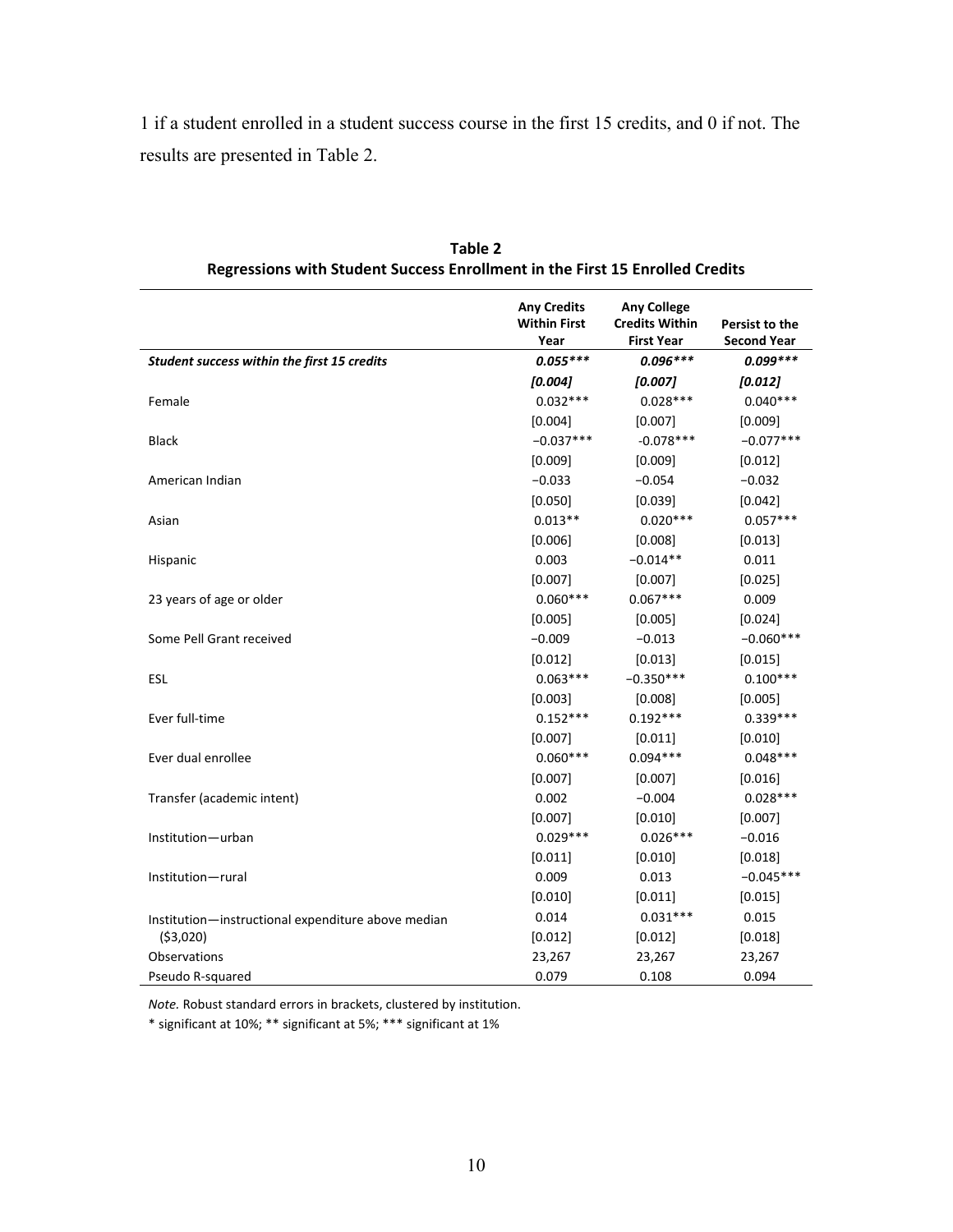The results indicate that there is a consistently positive association between female students and all three student outcomes. There is a consistently negative association between Black students and outcomes, and a slight positive association between Asian students and outcomes. There is also a positive association between older students and credit attainment. As expected, there is a positive and statistically significant association between full-time students and all three outcomes. There is a similar but less positive association between dual enrollees and these outcomes.

Being enrolled in a student success course has a positive and statistically significant association with all three of our outcomes. Students who enrolled in a student success course within their first 15 credits were 10 percentage points more likely to earn college-level credits in the first year compared with their non-enrollee counterparts, and they were 10 percentage points more likely to persist to the next year. These results are statistically significant at the 1 percent level.

In the next analysis, we use student success enrollment within the first semester as our variable of interest, using the same controls. If the descriptive statistics are any indication, the coefficients on this variable should not vary substantially from the ones found in the last regression. The results are presented in Table 3.

Students who enrolled in a student success course within their first semester were slightly less likely to achieve these three outcomes compared with those who enrolled in a student success course within their first 15 credits. However, the differences are small, and all coefficients on the variable of interest are still statistically significant at the 1 percent level. The largest difference is seen when we use persistence into the second year as our outcome; students who enrolled in a student success course within their first semester were six percentage points more likely to persist, but students who enrolled in a student success course in the first 15 credits were 10 percentage points more likely to persist. This difference may be attributed to the fact that students who took a student success course within the first 15 credits may have taken the course well after their first semester, particularly if they were enrolled part time.

In the interest of brevity, we use student success enrollment in the first semester as our main indicator of enrollment in the upcoming regressions. The two variables are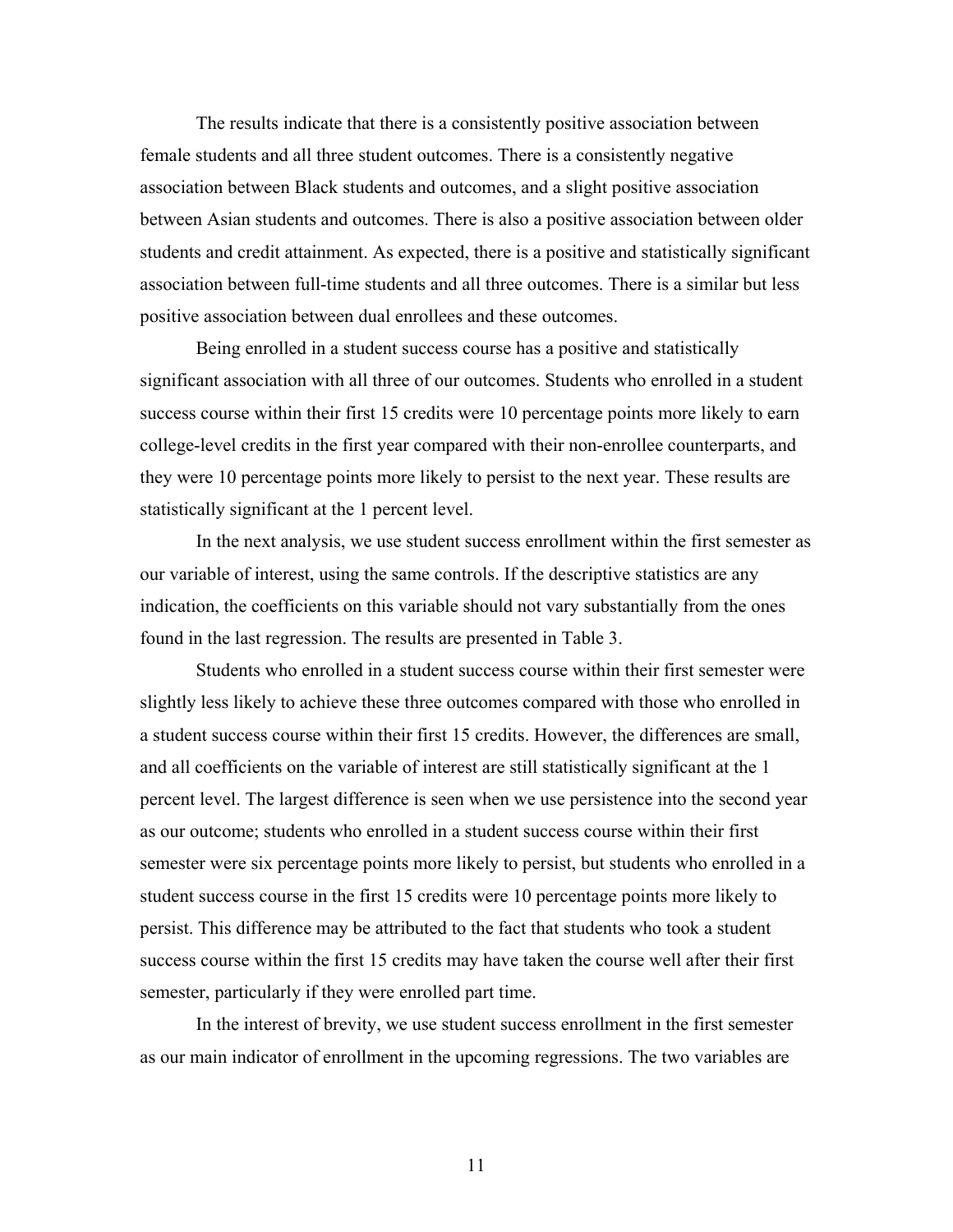similar enough (descriptively, as well as when we use them in separate regressions) for the purpose of outcome associations.

|                                                    | <b>Any Credits</b><br><b>Within First</b><br>Year | <b>Any College</b><br><b>Credits Within</b><br><b>First Year</b> | Persist to the<br><b>Second Year</b> |
|----------------------------------------------------|---------------------------------------------------|------------------------------------------------------------------|--------------------------------------|
| Student success within first semester              | $0.051***$                                        | $0.095***$                                                       | $0.063***$                           |
|                                                    | [0.005]                                           | [0.008]                                                          | [0.010]                              |
| Female                                             | $0.033***$                                        | $0.029***$                                                       | $0.042***$                           |
|                                                    | [0.004]                                           | [0.007]                                                          | [0.009]                              |
| <b>Black</b>                                       | $-0.036***$                                       | $-0.076***$                                                      | $-0.075***$                          |
|                                                    | [0.009]                                           | [0.010]                                                          | [0.012]                              |
| American Indian                                    | $-0.033$                                          | $-0.054$                                                         | $-0.034$                             |
|                                                    | [0.051]                                           | [0.043]                                                          | [0.041]                              |
| Asian                                              | $0.013**$                                         | $0.020***$                                                       | $0.056***$                           |
|                                                    | [0.006]                                           | [0.008]                                                          | [0.014]                              |
| Hispanic                                           | 0.004                                             | $-0.013*$                                                        | 0.012                                |
|                                                    | [0.007]                                           | [0.007]                                                          | [0.025]                              |
| 23 years of age or older                           | $0.060***$                                        | $0.066***$                                                       | 0.004                                |
|                                                    | [0.005]                                           | [0.005]                                                          | [0.024]                              |
| Some Pell Grant received                           | $-0.008$                                          | $-0.013$                                                         | $-0.057***$                          |
|                                                    | [0.012]                                           | [0.013]                                                          | [0.015]                              |
| ESL                                                | $0.062***$                                        | $-0.351***$                                                      | $0.091***$                           |
|                                                    | [0.003]                                           | [0.009]                                                          | [0.005]                              |
| Ever full-time                                     | $0.150***$                                        | $0.187***$                                                       | $0.340***$                           |
|                                                    | [0.007]                                           | [0.010]                                                          | [0.010]                              |
| Ever dual enrollee                                 | $0.053***$                                        | $0.082***$                                                       | 0.027                                |
|                                                    | [0.007]                                           | [0.008]                                                          | [0.017]                              |
| Transfer (academic intent)                         | 0.002                                             | $-0.004$                                                         | $0.028***$                           |
|                                                    | [0.007]                                           | [0.009]                                                          | [0.007]                              |
| Institution-urban                                  | $0.029***$                                        | $0.026***$                                                       | $-0.014$                             |
|                                                    | [0.011]                                           | [0.009]                                                          | [0.017]                              |
| Institution-rural                                  | 0.009                                             | 0.012                                                            | $-0.042***$                          |
|                                                    | [0.010]                                           | [0.011]                                                          | [0.015]                              |
| Institution-instructional expenditure above median | 0.014                                             | $0.031***$                                                       | 0.012                                |
| ( \$3,020)                                         | [0.012]                                           | [0.012]                                                          | [0.018]                              |
| Observations                                       | 23,267                                            | 23,267                                                           | 23,267                               |
| Pseudo R-squared                                   | 0.077                                             | 0.107                                                            | 0.090                                |

**Table 3 Regressions with Student Success Enrollment in the First Semester**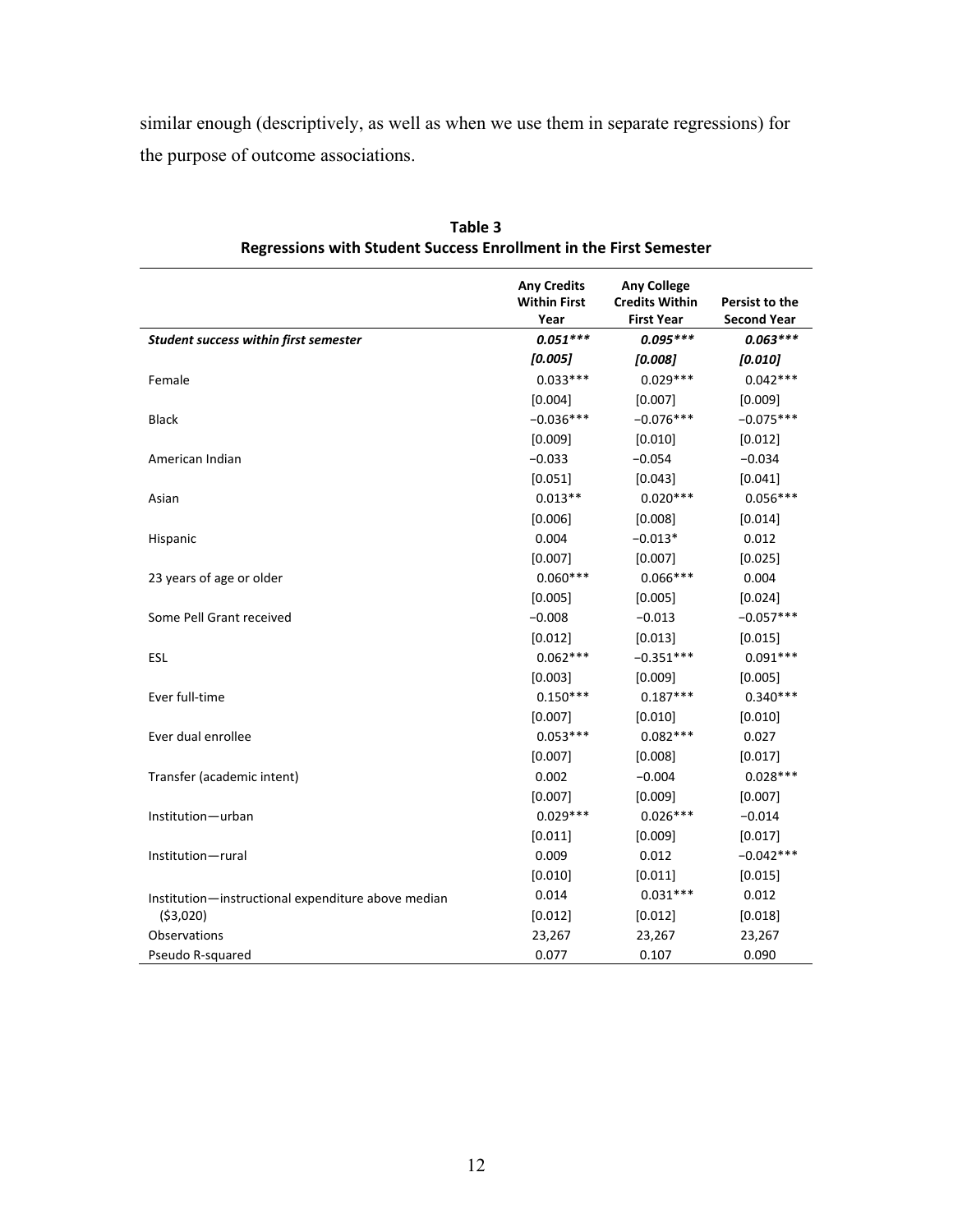#### **5. Student Success Outcomes and Math Developmental Referral Levels**

<span id="page-16-0"></span>In the next series of analyses, we consider different samples of students according to their level of developmental math referral. In the state of Virginia, students are referred to one of three levels of developmental math if they are deemed underprepared for college-level work. As there are only two levels of developmental reading in the state, we use math referral levels as a means of creating more distinct levels of developmental education. We hypothesize that the students who were referred to the highest levels of developmental math will outperform their counterparts who were referred to the lowest levels, if both groups enrolled in a student success course.

Using the same controls and dependent variables as those used in Table 2, we carry out the original analysis using only those students who were referred to the lowest level of developmental math. The findings are presented in Table 4. We observe that for those students who were referred to the lowest level of developmental math, taking a student success course is still positively associated with the likelihood of earning credits. There is no evidence that enrolling in a student success course in the first semester has a statistically significant relationship with persistence into the second year.

In Table 5, we see the results of the same analysis using those students who were referred to the middle level of developmental math. We find that for those students who were referred to the middle level of developmental math, there is a positive and statistically significant association between student success enrollment and credit attainment. Among those who were referred to this level, students were more than six percentage points more likely to earn any credits if they enrolled in student success within their first semester. Unlike those students who were referred to the lowest level of developmental math, these students were more than three percentage points more likely to persist into the second year if they enrolled in a student success course in the first semester.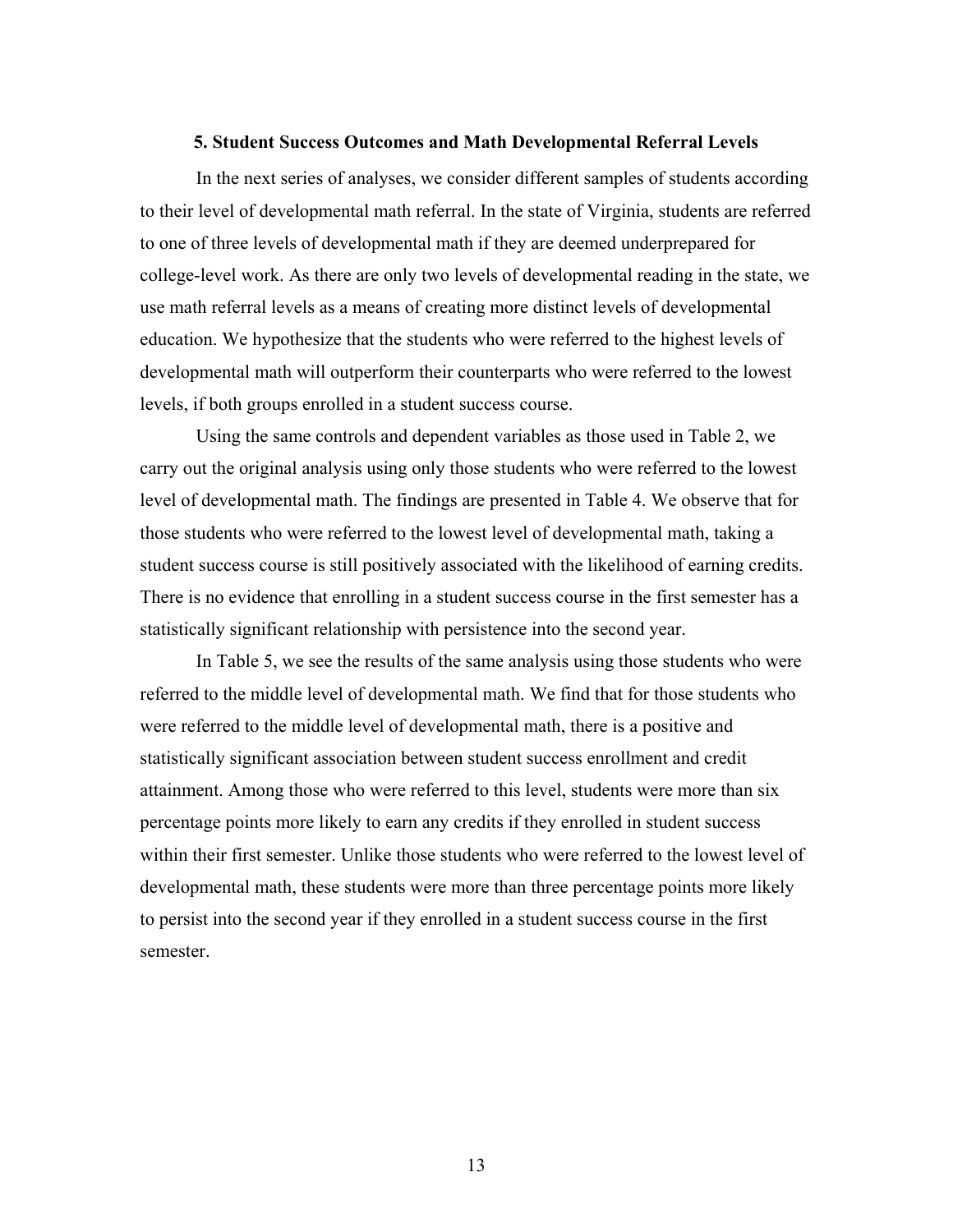|                                                    | <b>Any Credits</b><br><b>Within First</b><br>Year | <b>Any College</b><br><b>Credits Within</b><br><b>First Year</b> | Persist to the<br><b>Second Year</b> |
|----------------------------------------------------|---------------------------------------------------|------------------------------------------------------------------|--------------------------------------|
| <b>Student success within first semester</b>       | $0.059***$                                        | $0.158***$                                                       | 0.014                                |
|                                                    | [0.009]                                           | [0.017]                                                          | [0.022]                              |
| Female                                             | $0.071***$                                        | $0.081***$                                                       | $0.095***$                           |
|                                                    | [0.010]                                           | [0.019]                                                          | [0.018]                              |
| <b>Black</b>                                       | $-0.008$                                          | $-0.034$                                                         | $-0.035***$                          |
|                                                    | [0.018]                                           | [0.026]                                                          | [0.013]                              |
| American Indian                                    | $-0.088$                                          | $-0.161**$                                                       | 0.129                                |
|                                                    | [0.069]                                           | [0.067]                                                          | [0.083]                              |
| Asian                                              | $0.056**$                                         | 0.065                                                            | $-0.041$                             |
|                                                    | [0.026]                                           | [0.045]                                                          | [0.035]                              |
| Hispanic                                           | 0.013                                             | 0.001                                                            | $-0.059*$                            |
|                                                    | [0.018]                                           | [0.021]                                                          | [0.034]                              |
| 23 years of age or older                           | $0.063***$                                        | $0.063**$                                                        | 0.039                                |
|                                                    | [0.017]                                           | [0.027]                                                          | [0.024]                              |
| Some Pell Grant received                           | $-0.035**$                                        | $-0.020$                                                         | $-0.119***$                          |
|                                                    | [0.014]                                           | [0.018]                                                          | [0.028]                              |
| ESL                                                | $0.106***$                                        | $-0.335***$                                                      | $0.212***$                           |
|                                                    | [0.025]                                           | [0.040]                                                          | [0.048]                              |
| Ever full-time                                     | $0.148***$                                        | $0.196***$                                                       | $0.307***$                           |
|                                                    | [0.014]                                           | [0.022]                                                          | [0.013]                              |
| Ever dual enrollee                                 | $0.083***$                                        | $0.105***$                                                       | 0.019                                |
|                                                    | [0.022]                                           | [0.027]                                                          | [0.046]                              |
| Transfer (academic intent)                         | $-0.002$                                          | $-0.014$                                                         | 0.028                                |
|                                                    | [0.010]                                           | [0.020]                                                          | [0.018]                              |
| Institution-urban                                  | $0.051***$                                        | $0.062***$                                                       | $0.028**$                            |
|                                                    | [0.017]                                           | [0.020]                                                          | [0.012]                              |
| Institution-rural                                  | 0.020                                             | $0.041**$                                                        | $-0.021$                             |
|                                                    | [0.019]                                           | [0.019]                                                          | [0.023]                              |
| Institution-instructional expenditure above median | 0.017                                             | $0.058***$                                                       | 0.018                                |
| ( \$3,020)                                         | [0.012]                                           | [0.022]                                                          | [0.018]                              |
| <b>Observations</b>                                | 2,698                                             | 2,698                                                            | 2,698                                |
| Pseudo R-squared                                   | 0.065                                             | 0.090                                                            | 0.077                                |

**Table 4 Students Referred to the Lowest Level of Developmental Math**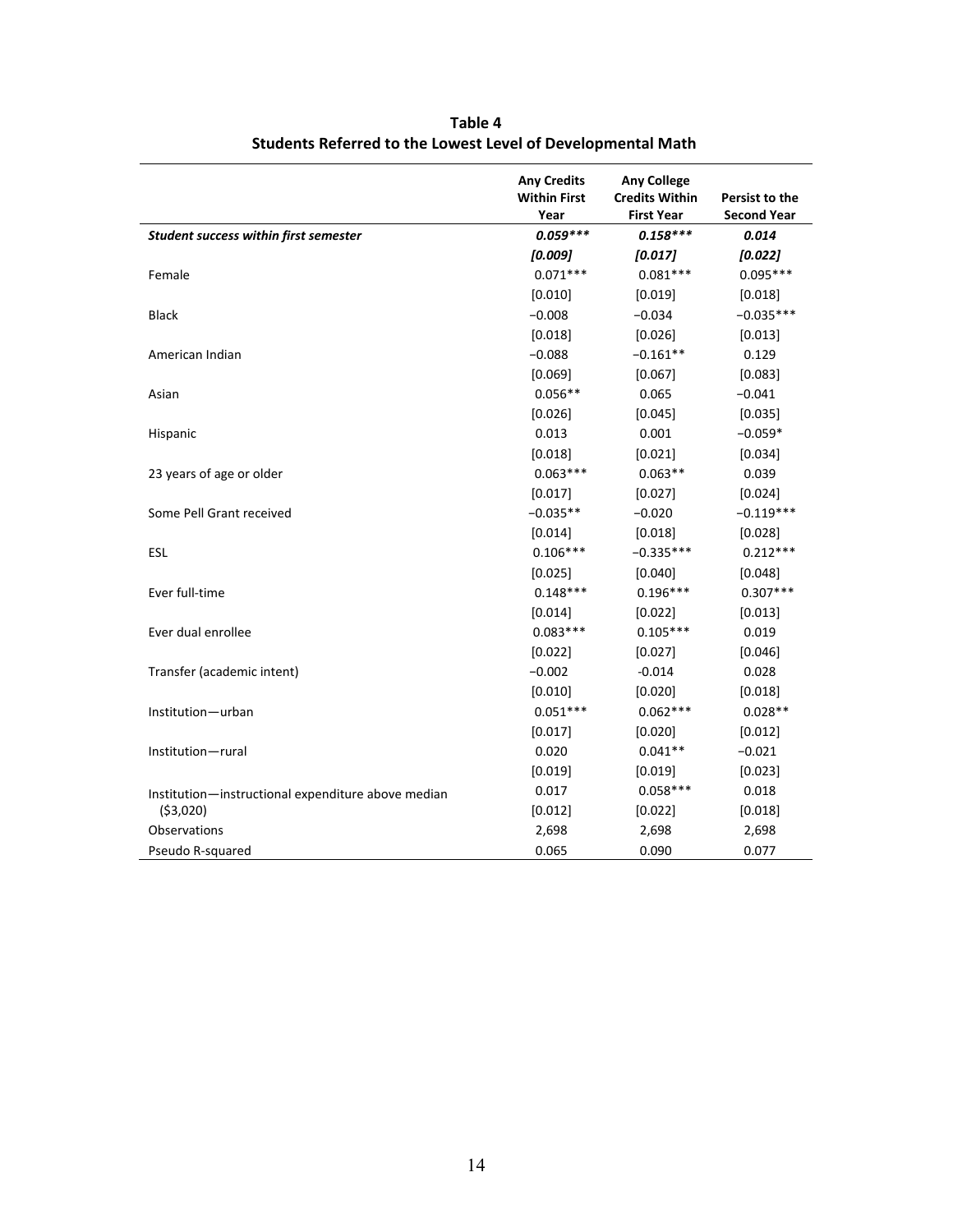|                                                    | <b>Any Credits</b><br><b>Within First</b><br>Year | <b>Any College</b><br><b>Credits Within</b><br><b>First Year</b> | Persist to the<br><b>Second Year</b> |
|----------------------------------------------------|---------------------------------------------------|------------------------------------------------------------------|--------------------------------------|
| Student success within first semester              | $0.064***$                                        | $0.115***$                                                       | $0.033**$                            |
|                                                    | [0.008]                                           | [0.009]                                                          | [0.016]                              |
| Female                                             | $0.059***$                                        | $0.059***$                                                       | $0.061***$                           |
|                                                    | [0.008]                                           | [0.012]                                                          | [0.011]                              |
| <b>Black</b>                                       | $-0.046***$                                       | $-0.095***$                                                      | $-0.101***$                          |
|                                                    | $[0.014]$                                         | [0.016]                                                          | [0.022]                              |
| American Indian                                    | $-0.007$                                          | 0.022                                                            | $-0.029$                             |
|                                                    | [0.098]                                           | [0.116]                                                          | [0.106]                              |
| Asian                                              | $0.039***$                                        | $-0.017$                                                         | 0.037                                |
|                                                    | [0.011]                                           | [0.016]                                                          | [0.040]                              |
| Hispanic                                           | $-0.005$                                          | $-0.020$                                                         | $-0.007$                             |
|                                                    | [0.018]                                           | [0.027]                                                          | [0.036]                              |
| 23 years of age or older                           | $0.079***$                                        | $0.089***$                                                       | $0.052***$                           |
|                                                    | [0.011]                                           | [0.012]                                                          | [0.014]                              |
| Some Pell Grant received                           | $-0.019$                                          | $-0.018$                                                         | $-0.080***$                          |
|                                                    | [0.017]                                           | [0.016]                                                          | [0.013]                              |
| ESL                                                | $0.078***$                                        | $-0.269***$                                                      | $0.137***$                           |
|                                                    | [0.010]                                           | [0.052]                                                          | [0.011]                              |
| Ever full-time                                     | $0.150***$                                        | $0.201***$                                                       | $0.317***$                           |
|                                                    | [0.013]                                           | [0.016]                                                          | [0.014]                              |
| Ever dual enrollee                                 | $0.047***$                                        | $0.070***$                                                       | $0.060***$                           |
|                                                    | [0.015]                                           | [0.016]                                                          | [0.019]                              |
| Transfer (academic intent)                         | 0.006                                             | $-0.004$                                                         | $0.018**$                            |
|                                                    | [0.009]                                           | [0.010]                                                          | [0.008]                              |
| Institution-urban                                  | $0.038**$                                         | $0.058***$                                                       | 0.006                                |
|                                                    | [0.018]                                           | [0.014]                                                          | [0.026]                              |
| Institution-rural                                  | $-0.000$                                          | 0.019                                                            | $-0.043***$                          |
|                                                    | [0.019]                                           | [0.016]                                                          | [0.016]                              |
| Institution-instructional expenditure above median | $0.036**$                                         | $0.055***$                                                       | 0.020                                |
| ( \$3,020)                                         | [0.018]                                           | [0.018]                                                          | [0.027]                              |
| <b>Observations</b>                                | 6,731                                             | 6,731                                                            | 6,731                                |
| Pseudo R-squared                                   | 0.075                                             | 0.097                                                            | 0.075                                |

**Table 5 Students Referred to the Middle Level of Developmental Math**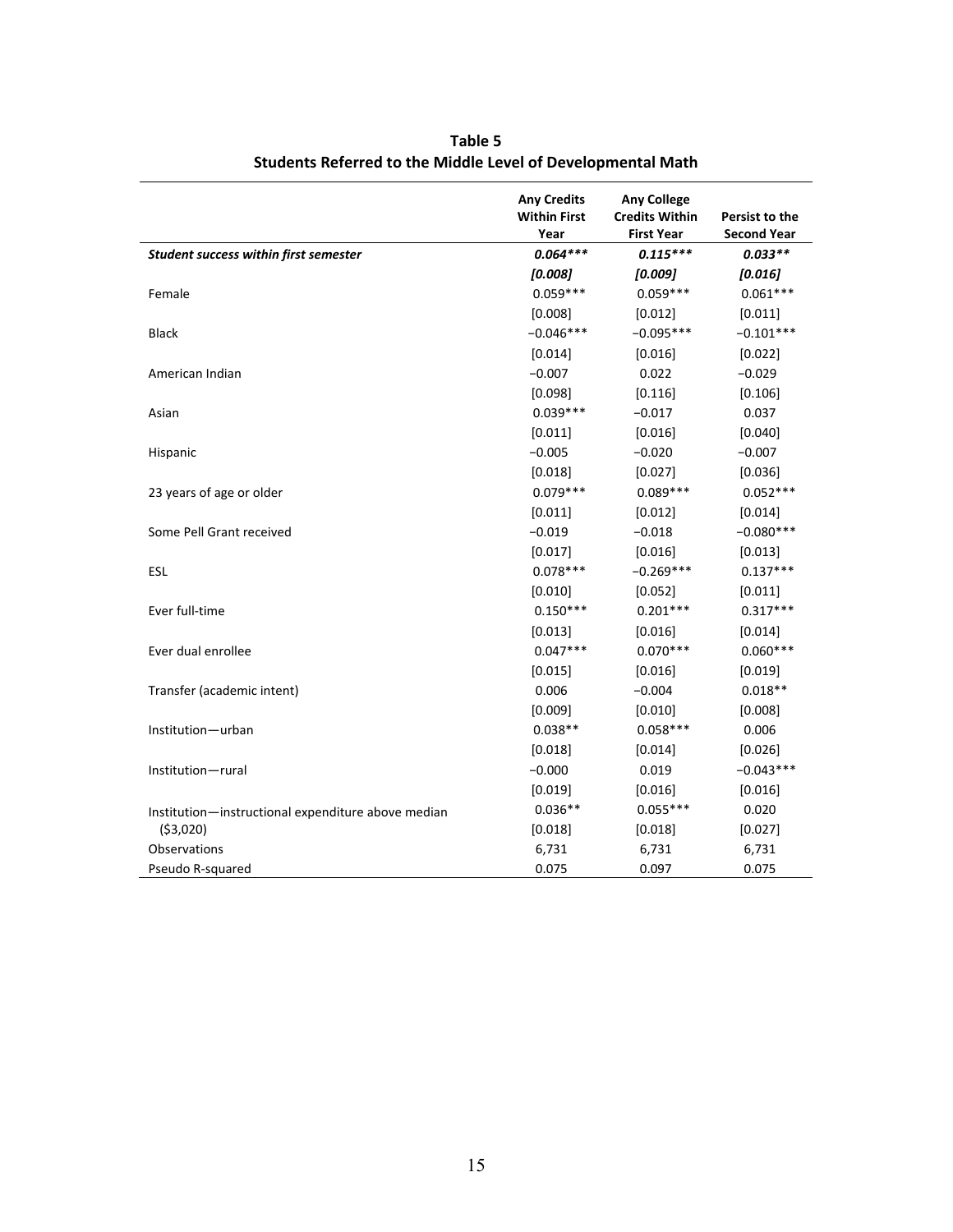Table 6 lists the results of those students who were referred to the highest level of developmental math.

|                                                    | <b>Any Credits</b><br><b>Within First</b><br>Year | <b>Any College</b><br><b>Credits Within</b><br><b>First Year</b> | Persist to the<br><b>Second Year</b> |
|----------------------------------------------------|---------------------------------------------------|------------------------------------------------------------------|--------------------------------------|
| Student success within first semester              | $0.044***$                                        | $0.078***$                                                       | $0.069***$                           |
|                                                    | [0.013]                                           | [0.013]                                                          | [0.019]                              |
| Female                                             | $0.026***$                                        | $0.032***$                                                       | $-0.008$                             |
|                                                    | [0.009]                                           | [0.008]                                                          | [0.013]                              |
| <b>Black</b>                                       | $-0.020$                                          | $-0.038*$                                                        | $-0.006$                             |
|                                                    | [0.021]                                           | [0.020]                                                          | [0.013]                              |
| American Indian                                    | $-0.024$                                          | $-0.037$                                                         | 0.146                                |
|                                                    | [0.054]                                           | [0.061]                                                          | [0.097]                              |
| Asian                                              | $-0.029***$                                       | $-0.012$                                                         | $0.112***$                           |
|                                                    | [0.008]                                           | [0.008]                                                          | [0.009]                              |
| Hispanic                                           | 0.008                                             | $-0.012$                                                         | $0.065*$                             |
|                                                    | [0.008]                                           | [0.012]                                                          | [0.037]                              |
| 23 years of age or older                           | $0.062***$                                        | $0.061***$                                                       | 0.037                                |
|                                                    | [0.010]                                           | [0.012]                                                          | [0.046]                              |
| Some Pell Grant received                           | $0.035***$                                        | $0.037***$                                                       | $-0.019$                             |
|                                                    | [0.014]                                           | [0.014]                                                          | [0.038]                              |
| ESL                                                | $0.075***$                                        | $-0.195***$                                                      | $0.131***$                           |
|                                                    | [0.011]                                           | [0.020]                                                          | [0.036]                              |
| Ever full-time                                     | $0.193***$                                        | $0.223***$                                                       | $0.314***$                           |
|                                                    | [0.020]                                           | [0.029]                                                          | [0.021]                              |
| Ever dual enrollee                                 | 0.023                                             | 0.040                                                            | 0.019                                |
|                                                    | [0.021]                                           | [0.027]                                                          | [0.036]                              |
| Transfer (academic intent)                         | 0.014                                             | 0.010                                                            | $0.047***$                           |
|                                                    | [0.009]                                           | [0.010]                                                          | [0.013]                              |
| Institution-urban                                  | 0.005                                             | $-0.001$                                                         | $-0.063***$                          |
|                                                    | [0.022]                                           | [0.019]                                                          | [0.021]                              |
| Institution-rural                                  | $-0.003$                                          | $-0.003$                                                         | $-0.060***$                          |
|                                                    | [0.022]                                           | [0.020]                                                          | [0.023]                              |
| Institution-instructional expenditure above median | 0.028                                             | 0.034                                                            | $0.078***$                           |
| ( \$3,020)                                         | [0.027]                                           | [0.022]                                                          | [0.026]                              |
| <b>Observations</b>                                | 2,700                                             | 2,700                                                            | 2,700                                |
| Pseudo R-squared                                   | 0.084                                             | 0.088                                                            | 0.077                                |

**Table 6 Students Referred to the Highest Level of Developmental Math**

We find that students who were referred to the highest level of developmental math were more likely to earn any credits and any college-level credits in the first year if they enrolled in a student success course in the first semester. However, these coefficients are smaller than the ones we observed for the lowest and middle levels. This gives some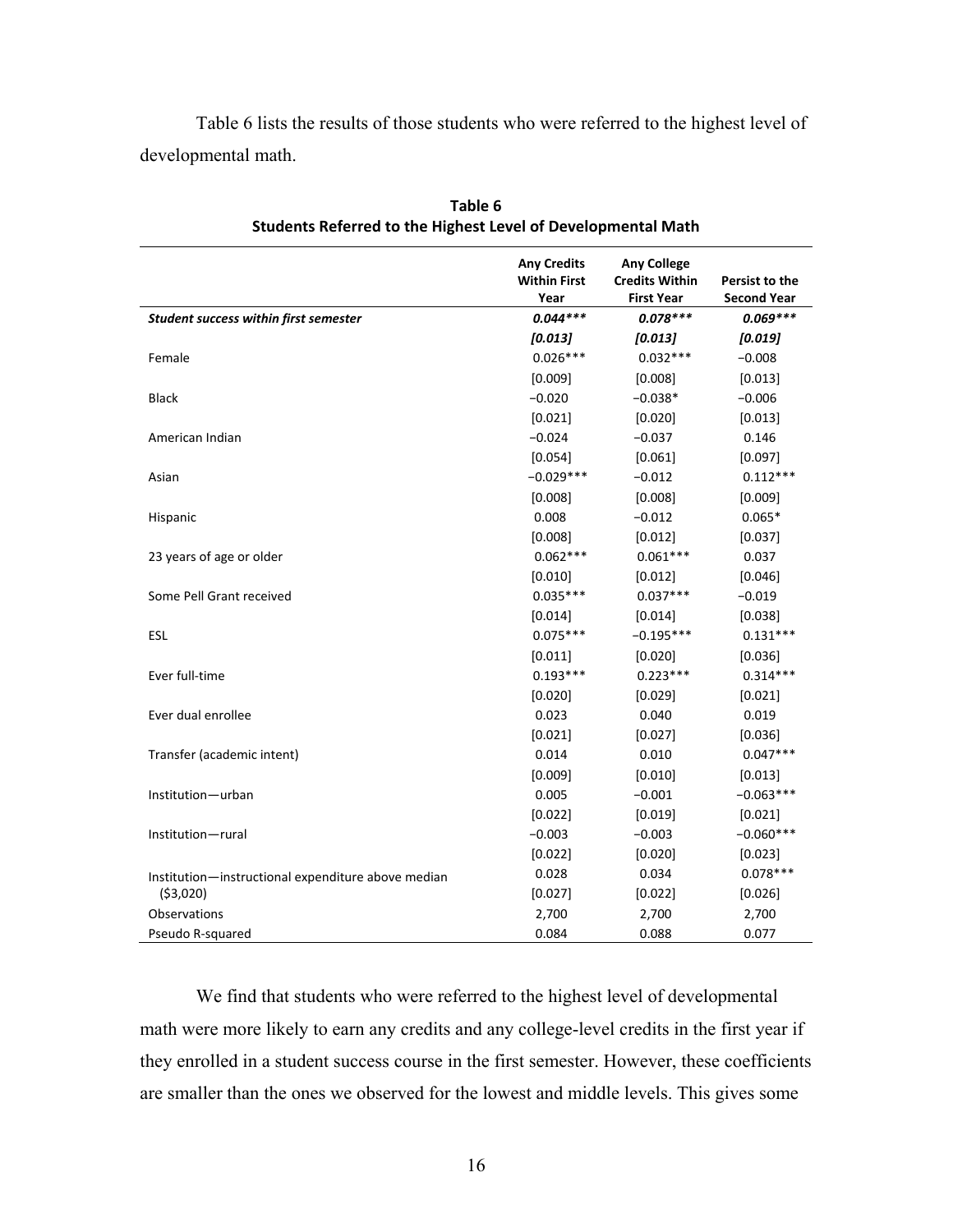indication that student success courses may not be as effective in having students obtain credits, and especially college-level credits, among those referred to the highest levels of developmental math compared with those referred to the lowest levels. These results also indicate that students referred to the highest level of developmental math were seven percentage points more likely to persist into the second year if they enrolled in a student success course in the first semester. This suggests that developmental students who are closest to being college-ready are more likely to benefit from student success courses when persistence is the considered outcome, compared with their lower level developmental counterparts.

#### **6. Concluding Remarks**

<span id="page-20-0"></span>Many students arrive at community colleges with a host of problems, including inadequate knowledge about how to navigate college as well as poor academic skills. Community colleges offer developmental courses, tutoring, and other academic supports to help students overcome skills deficiencies and succeed in their institutions. Student success courses have been devised as an additional method to help students succeed. In this paper, we have built upon existing studies of these courses and the students who take them with a quantitative analysis in order to determine how strongly student success course enrollment is associated with common student success outcomes. This study indicates that there are clear positive associations between enrolling in a student success course in the first semester and the short-term outcomes of credit attainment and secondyear persistence.

Since these courses are mainly targeted at students who are considered academically underprepared, we also examined students who were referred to some form of developmental coursework. In order to determine whether, among students who were referred to different developmental levels, there are positive associations between student success enrollment and short-term outcomes, we divided these referred students according to their math developmental referrals. We find that there is evidence that students who were referred to even the lowest levels of developmental math were more likely to earn credits (and in particular, college-level credits) within the first year if they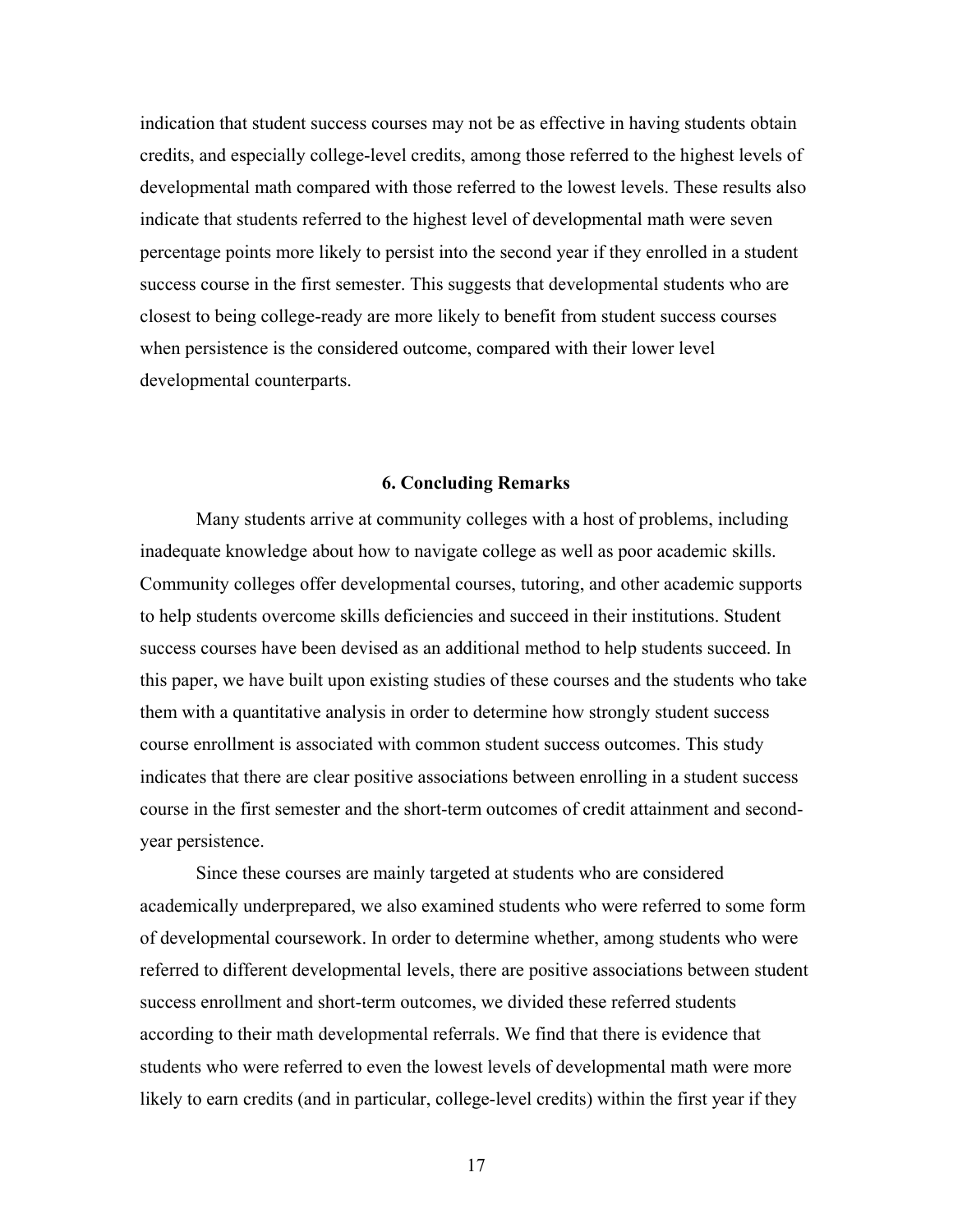enrolled in a student success course in their first term. Relative to students who were referred to the same level of developmental coursework but did not take a student success course early in their college careers, the students who did so were more likely to earn credits and, in the cases of higher level of developmental math students, persist into their second year.

In concert with the growing popularity of student success courses, we have carried out this study to shed light on the relationship between these courses and important short-term student outcomes. We have also explored the relationship between student success courses and developmental education. Detailed analyses such as this one may provide a better understanding of the possible effects of student success courses and may be helpful in making data-informed policy decisions on a statewide level.